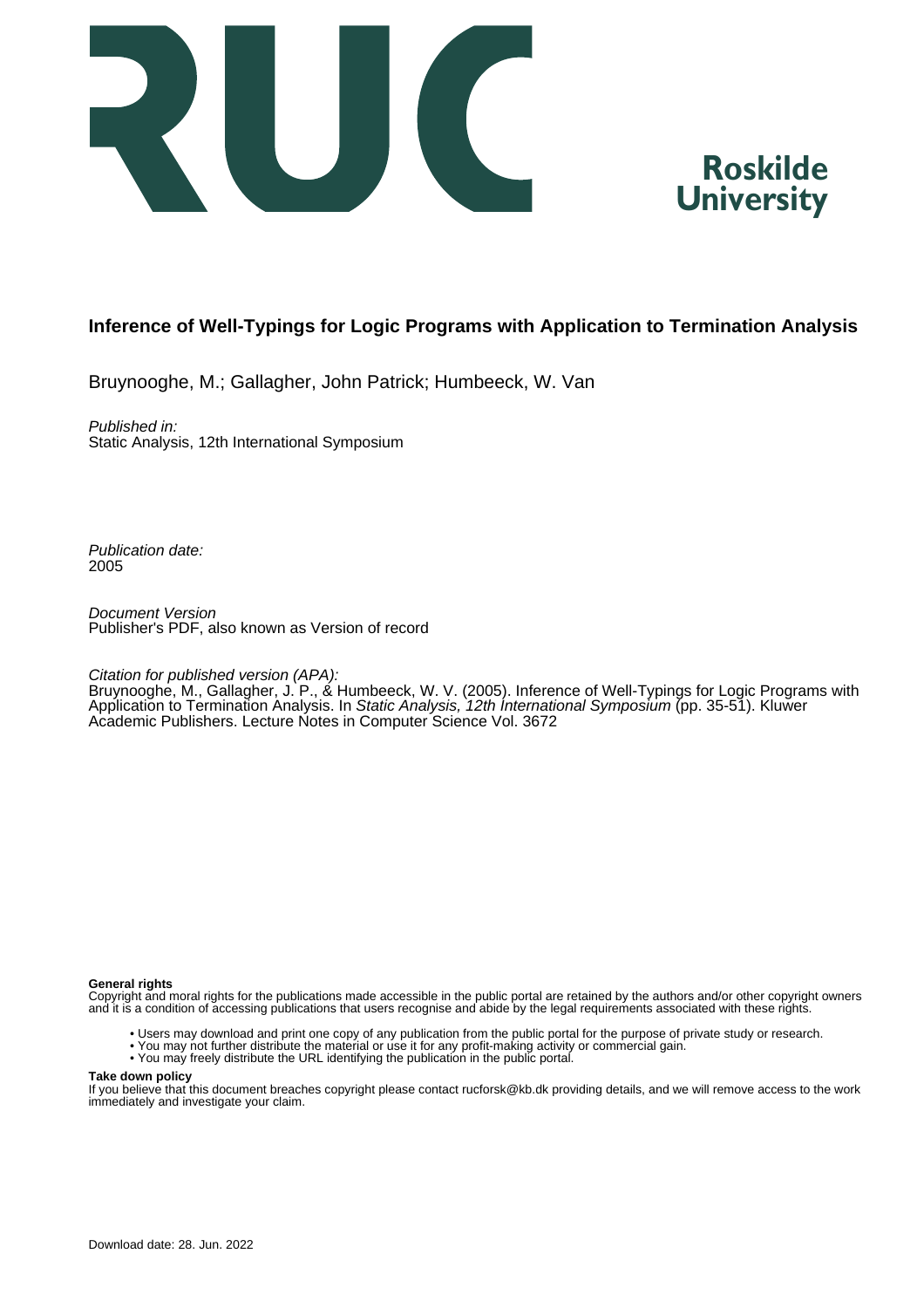# **Inference of Well-Typings for Logic Programs with Application to Termination Analysis**

Maurice Bruynooghe<sup>1,\*</sup>, John Gallagher<sup>2,\*\*</sup>, and Wouter Van Humbeeck<sup>1</sup>

<sup>1</sup> Katholieke Universiteit Leuven, Department of Computer Science, Celestijnenlaan 200A, B-3001 Heverlee, Belgium Maurice.Bruynooghe@cs.kuleuven.ac.be <sup>2</sup> Roskilde University, Computer Science, Building 42.1 DK-4000 Roskilde, Denmark jpg@ruc.dk

**Abstract.** A method is developed to infer a polymorphic well-typing for a logic program. Our motivation is to improve the automation of termination analysis by deriving types from which norms can automatically be constructed. Previous work on type-based termination analysis used either types declared by the user, or automatically generated monomorphic types describing the success set of predicates. The latter types are less precise and result in weaker termination conditions than those obtained from declared types. Our type inference procedure involves solving set constraints generated from the program and derives a well-typing in contrast to a success-set approximation. Experiments so far show that our automatically inferred well-typings are close to the declared types and result in termination conditions that are as strong as those obtained with declared types. We describe the method, its implementation and experiments with termination analysis based on the inferred types.

### **1 Introduction and Motivation**

For a long time, the selection of the right norm was a barrier to progress towards the full automation of termination analysis of logic programs. Recently, type-based norms have been introduced [\[23\]](#page-17-0) as well as a technique to perform an analysis based on several norms [\[8\]](#page-16-0). There is evidence that the combination of both techniques solves in many cases the problem of norm selection [\[13,](#page-16-1)[1\]](#page-15-0). However, most logic programs are untyped. Hence, obtaining type information is a new barrier to full automation. Systems for the automated inference of types do exist [\[7,](#page-16-2)[24\]](#page-17-1). They derive monomorphic types that approximate the success-set of the program, and such inferred types are used to generate norms in a system for termination analysis [\[13\]](#page-16-1). Success types cannot in general be used directly by methods that require a well-typing [\[1\]](#page-15-0). In any case, inferred types obtained by

Work supported by FWO-Vlaanderen and by GOA/2003/08.

<sup>\*\*</sup> Work supported in part by European Framework 5 Project ASAP (IST-2001-38059), and the IT-University of Copenhagen.

C. Hankin and I. Silveroni (Eds.): SAS 2005, LNCS 3672, pp. 35[–51,](#page-15-1) 2005.

c Springer-Verlag Berlin Heidelberg 2005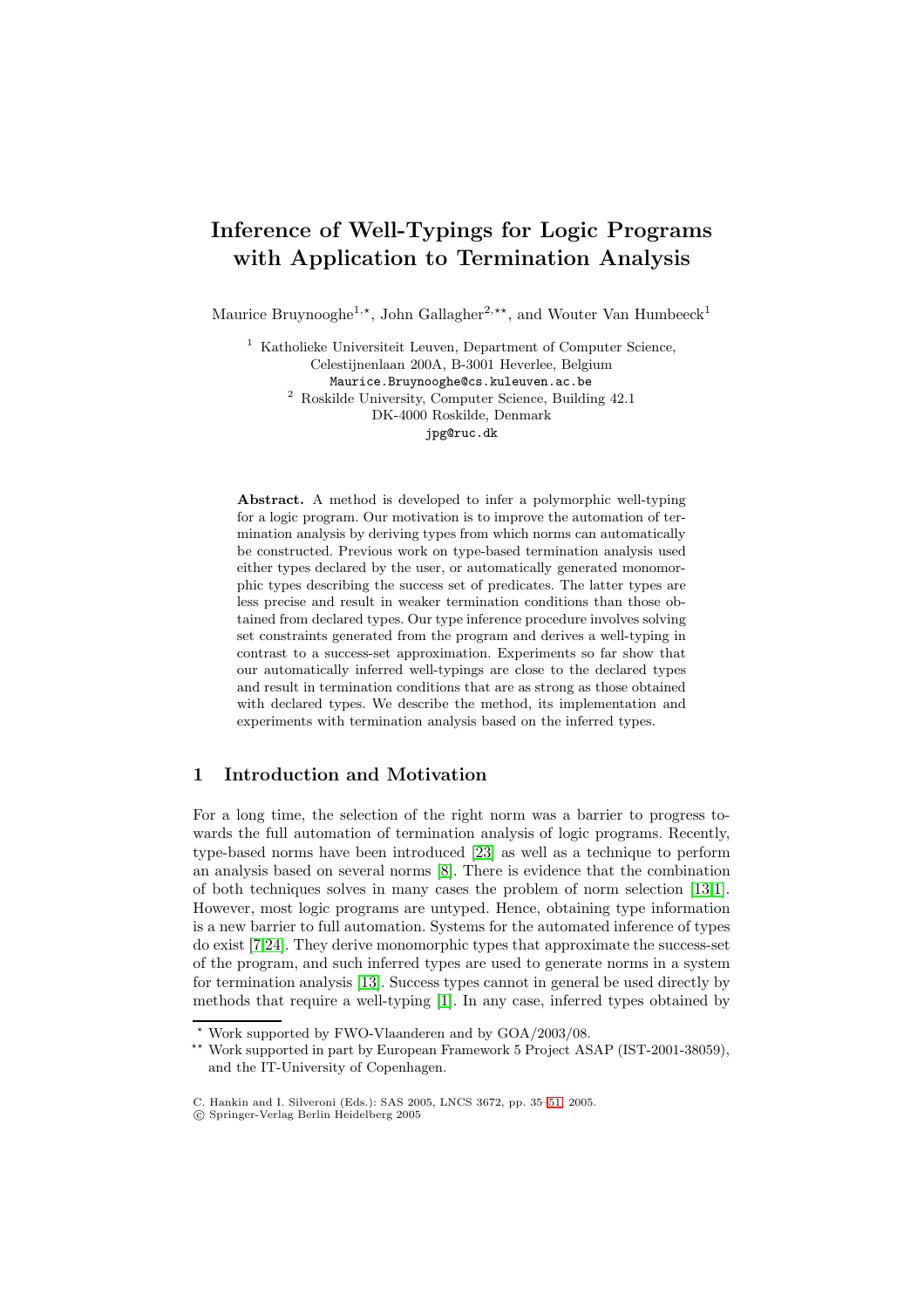current methods are often less precise than declared types, which are not necessarily over-approximations of the success set. The derived termination conditions are thus weaker than those obtained with declared types. The type inference described in this paper yields well-typings rather than success-set approximations and in all experiments so far yield types – and hence termination conditions – comparable to user-declared types.

We start by sketching an example of type-based termination analysis [\[1\]](#page-15-0).

*Example 1.* Consider the append/3 predicate and its abstraction according to the type signature append(list(T),list(T),list(T)). Each argument is abstracted by the type-based  $list(T)$  norm that abstracts a term by the number of subterms of type list(T) and the type-based T norm that abstracts a term by the number of subterms of type  $T$  (subscripts l and e for abstracted variables).

```
append([],L,L).
append([X|Xs], Ys, [X|Zs]): - append(Xs, Ys, Zs).
append(1,0, 1+L_l,L_e, 1+L_l,L_e).
append(1+1+Xs_l,1+X_e+Xs_e, 1+Ys_l,Ys_e, 1+1+Zs_l,1+X_e+Zs_e):-append(1+Xs_l,Xs_e, 1+Ys_l,Ys_e, 1+Zs_l,Zs_e).
```
This suffices to infer that a call to append/3 terminates if it is  $list(T)$ -rigid<sup>[1](#page-2-0)</sup> in either the first or the last argument. A goal independent type inference [\[7](#page-16-2)[,24\]](#page-17-1) infers the type append(list(any),any,any), giving rise to the abstract program:

```
append(1,0, 1+L_a, 1+L_a).
append(1+1+Xs_l,1+X_a+Xs_a, 1+Ys_a, 1+1+X_a+1+Zs_a):-append(1+Xs_l,Xs_a, 1+Ys_a, 1+Zs_a).
```
The subscripts  $l$  and  $a$  of abstracted variables correspond to respectively the list(any) and any-norm; a term of type any has only subterms of type any, so the second and third argument have only an any-abstraction. The termination condition for the third argument is weaker than with the declared type as it requires any-rigidity and this corresponds to groundness.

In this paper, the signature  $append(a_1(T),a_2(T),a_2(T))$  is inferred, with the types defined as  $a_1(T) \longrightarrow [ ] ; [T|a_1(T)]$  and  $a_2(T) \longrightarrow [T|a_2(T)]$ . The type  $a_1(T)$  is equivalent to list(T); the type  $a_2(T)$  may look odd as it lacks a "base case" but it gives a well-typing. Calls such as append([a],[b|X],Y) are well-typed, and give rise to well-typed calls in their computations. In short "well-typed programs do not go wrong" even with such peculiar types. Now, the abstracted program is:

```
append(1,0, 1+L_{a_2},L_T, 1+L_{a_2},L_T).
\mathtt{append(1+1+Xs_{a_1},1+X_T+Xs_T, \ 1+Ys_{a_2},Ys_T, \ 1+1+Zs_{a_2},1+X_T+Zs_T)} :-
   append(1+Xs_{a_1},Xs_T, 1+Ys_{a_2},Ys_T, 1+Zs_{a_2},Zs_T).
```
Hence calls terminate when  $a_1$ -rigid in the first or  $a_2$ -rigid in the third argument.

<span id="page-2-0"></span> $\overline{1}$  Rigid: all instances have the same size under the norm.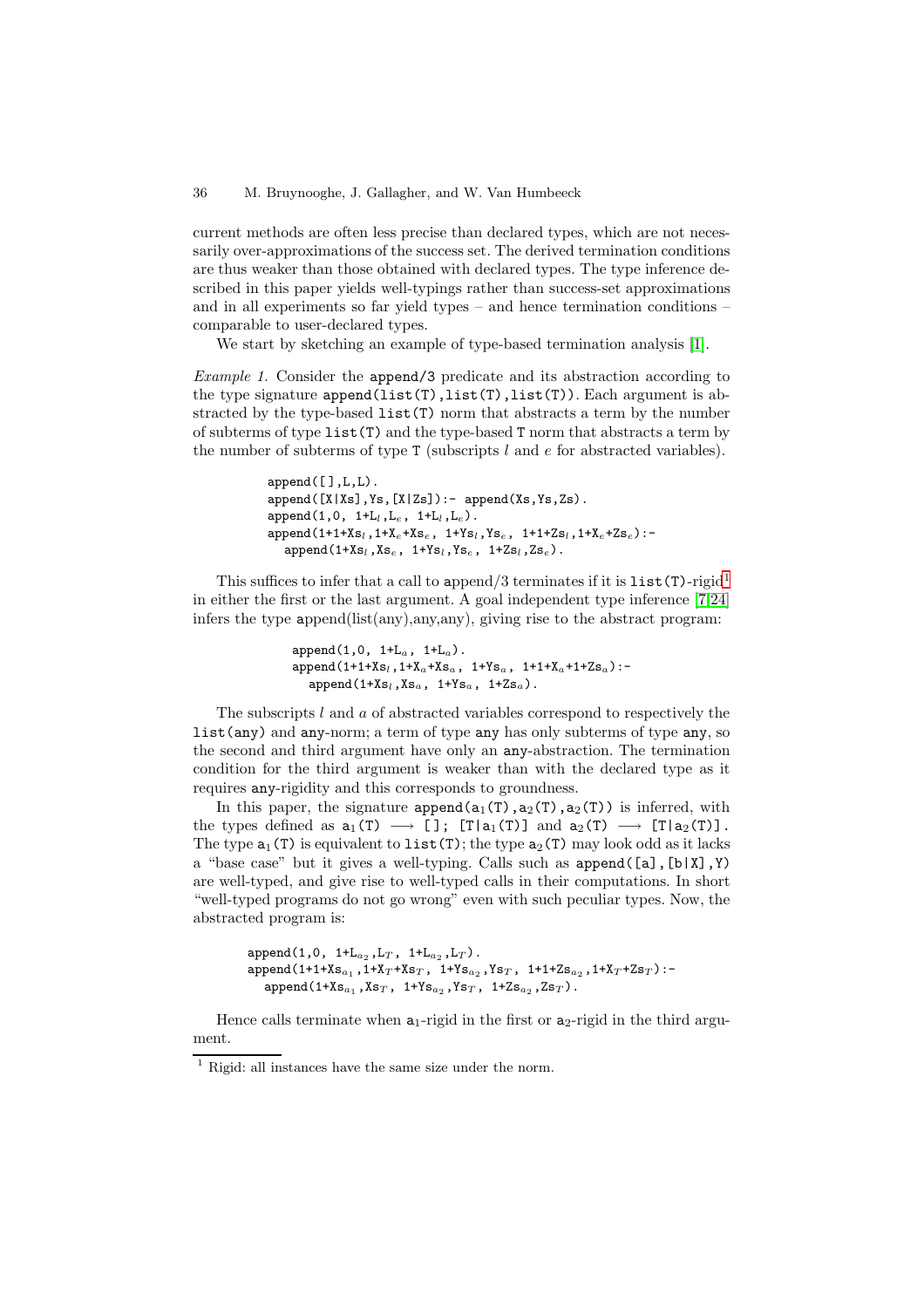<span id="page-3-0"></span>As the next example shows, a call from outside can extend the type of a predicate.

*Example 2.* The naive reverse procedure is given by the clauses

```
rev([], []).
rev([X|Xs],Zs) := rev(Xs,Ys),append(Ys,[X],Zs]).
```
together with the clauses for append. The inferred signatures and types are

```
t_1(T) --> [T|t_1(T)]; [] rev(t_2(T),t_1(T)).
t_2(T) --> [T|t_2(T)]; [] app(t_1(T), t_1(T), t_1(T))
```
Note that the two types denote the same set of terms. The analysis derives two distinct types because the cons-functors of both do not interact with each other.

*Example 3.* A program to transpose a matrix represented as a list of rows [\[1\]](#page-15-0):

```
transpose(A,B) :- transpose_aux(A,[],B).transpose_aux([], W, W).
transpose aux([R|Rs],Z,[C|Cs]) :-
       row2col(R,[C|Cs],Cls1,[ ],Acc), transpose aux(Rs,Acc,Cls1).
row2col([], [], [], A,A).
row2col([X|Xs],[[X|Ys]|Cols],[Ys|Cols1],B,C) :-
       row2col(Xs,Cols,Cols1,[[ ]|B],C).
```
The inferred signature and type definitions are as follows:

|  | $t_1(T) \longrightarrow []$ ; $[t_4(T)   t_1(T)]$  | $transpose(t_1(T), t_2(T))$                                                                             |
|--|----------------------------------------------------|---------------------------------------------------------------------------------------------------------|
|  | $t_2(T) \longrightarrow []$ ; $[t_3(T)   t_2(T) ]$ | transpose_aux(t <sub>1</sub> (T),t <sub>2</sub> (T),t <sub>2</sub> (T))                                 |
|  | $t_3(T) \longrightarrow []$ ; [T  $t_3(T)$ ]       | row2col(t <sub>3</sub> (T),t <sub>2</sub> (T),t <sub>2</sub> (T),t <sub>2</sub> (T),t <sub>2</sub> (T)) |
|  | $t_4(T) \longrightarrow []$ ; [T  $t_4(T)$ ]       |                                                                                                         |
|  |                                                    |                                                                                                         |

The types  $t_3(T)$  and  $t_4(T)$  are equivalent and denote a row of elements T. Also  $t_1(T)$  and  $t_2(T)$  are equivalent; they denote a list of rows of T. These types are equivalent to what a programmer would declare: the first argument of row2col/5 is a row and all others are lists of rows. Types inferred by overapproximation of success sets using current techniques, even when using a goaldirected analysis with the goal  $transpose(X, Y)$  are less accurate.

We define the basic notions of types and set constraints in Section [2;](#page-4-0) we present the type inference procedure in Section [3.](#page-7-0) The implementation, complexity and some experiments in both type inference and the use of the types in termination analysis are described in Section [4.](#page-9-0) An extension for obtaining more polymorphism is given in Section [5.](#page-11-0) Finally we discuss related work in Section [6](#page-14-0) and future research in Section [7.](#page-15-2)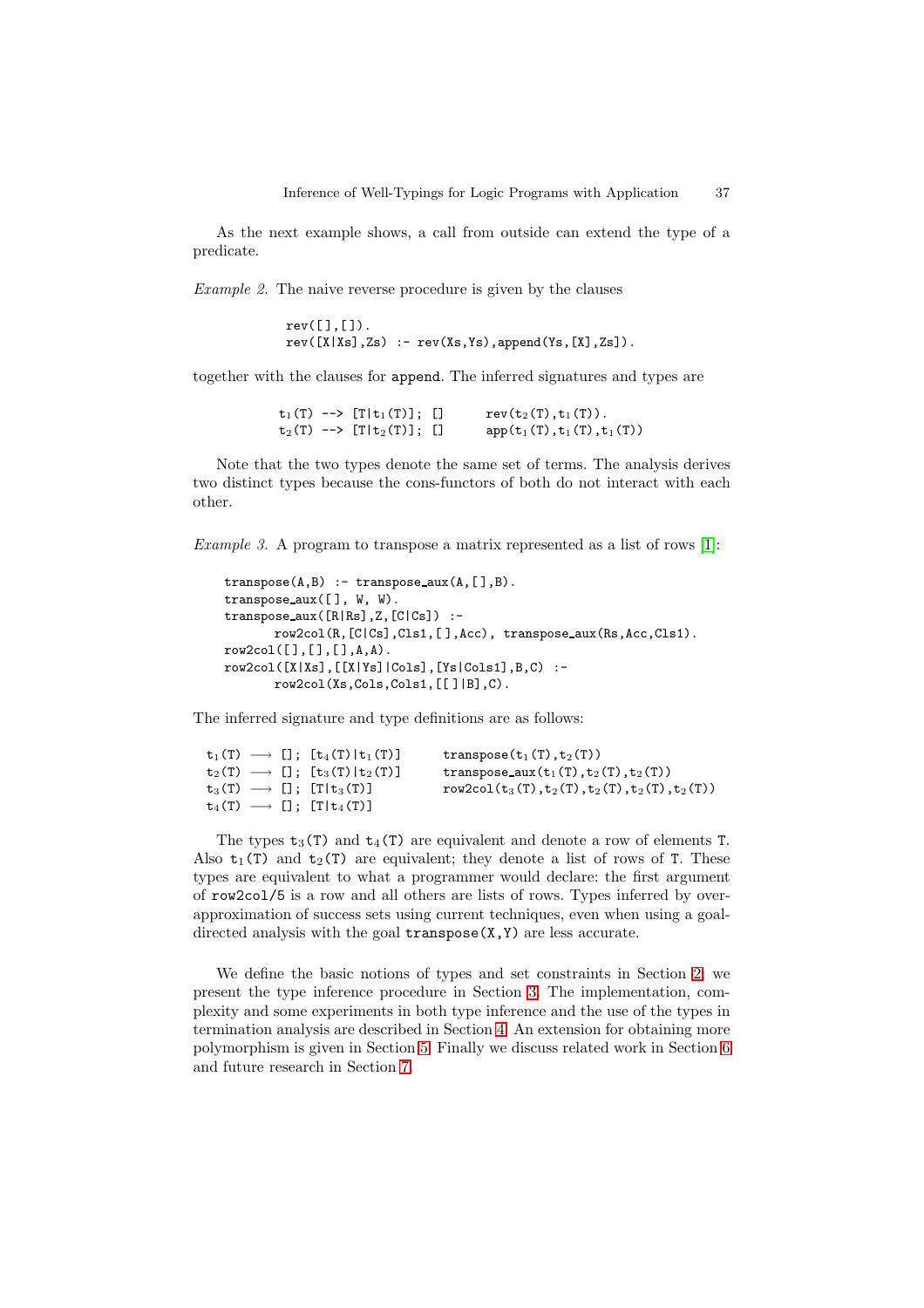### <span id="page-4-0"></span>**2 Preliminaries**

### **2.1 Types**

For type definitions, we adopt the syntax of Mercury [\[19\]](#page-16-3). *Type expressions*  $(types)$ , elements of  $\mathcal T$ , are constructed from an infinite set of type variables (parameters)  $V_T$  and an alphabet of ranked type symbols  $\Sigma_T$ ; these are disjoint from the set of variables V and alphabet of functors  $\Sigma$  used to construct terms. Variable free types are called monomorphic; the others polymorphic. Type substitutions of the form  $\{T_1/\tau_1,\ldots,T_n/\tau_n\}$  with the  $T_i$  parameters and the  $\tau_i$ types define mappings from types to types by the simultaneous replacement of the parameters  $T_i$  by the corresponding types  $\tau_i$ .

**Definition 1 (Type definition).** *A* type rule *for a type symbol*  $h/n \in \Sigma_T$  *is of the form*  $h(\overline{T}) \longrightarrow f_1(\overline{\tau}_1); \ldots; f_k(\overline{\tau}_k);$   $(k \geq 1)$  where  $\overline{T}$  is a n-tuple of distinct *type variables,*  $f_1, \ldots, f_k$  *are distinct function symbols from*  $\Sigma$ ,  $\overline{\tau}_i$  ( $1 \leq i \leq k$ ) *are tuples of corresponding arity from* T *, and type variables in the right hand side, if any, are from*  $\overline{T}^2$  $\overline{T}^2$ . A type definition *is a finite set of type rules where no two rules contain the same type symbol on the left hand side, and there is a rule for each type symbol occurring in the type rules.*

A *predicate signature* is of the form  $p(\bar{\tau})$  and declares a type  $\tau_i$  for each argument of the predicate  $p/n$ . The mapping  $\bar{\tau}_i \to h(\bar{T})$  can be considered the type signature of the function symbol  $f_i$ . As in Mercury [\[19\]](#page-16-3), a function symbol can occur in several type rules, hence can have several type signatures.

A *typed* logic program consists of a logic program, a type definition and a predicate signature for each predicate of the program. Given a typed logic program, a type checker can verify whether the program is well-typed, i.e., that the types of the actual parameters passed to a predicate are an instance of the predicate's type signature. To formalize the well-typing, we first inductively define the well-typing of a term.

**Definition 2.** *A* variable typing *is a mapping from variables to types. A term* t has type  $h(\bar{\tau})$  (notation  $t : h(\bar{\tau})$ ) under a variable typing  $\mu$  *iff either* t *is a variable* X and  $\mu(X) = h(\overline{\tau})$  *or* t *is of the form*  $f(t_1,...,t_n)$ *, the type rule for*  $h(\overline{T})$  *has an alternative*  $f(\tau_1,\ldots,\tau_n)$  *and, for all i, t<sub>i</sub> has type*  $\tau_i\{\overline{T}/\overline{\tau}\}.$ 

**Definition 3 (Well-typing).** *A typed program* P *has a well-typing if each clause*  $p(t_1,...,t_n) \leftarrow B_1,...,B_m \in P$  *has a variable typing*  $\mu$  *that satisfies:* 

- *1. Let*  $p(\tau_1, \ldots, \tau_n)$  *be the predicate signature of*  $p/n$ *. Then*  $t_i$  *has the type*  $\tau_i$ *under the variable typing*  $\mu$   $(1 \leq i \leq n)$ .
- 2. For  $1 \leq j \leq m$ , let  $B_j = q(s_1, \ldots, s_l)$  and  $q(\tau_1, \ldots, \tau_l)$  be the predicate *signature of q/l. Then there is a type substitution*  $\theta$  *such that, for all* k,  $s_k$ *has type*  $\tau_k \theta$  *under the variable typing*  $\mu$ *.*

<span id="page-4-1"></span><sup>2</sup> The last condition is known as *transparency* and is necessary to ensure that welltyped programs cannot go wrong [\[17,](#page-16-4)[10\]](#page-16-5).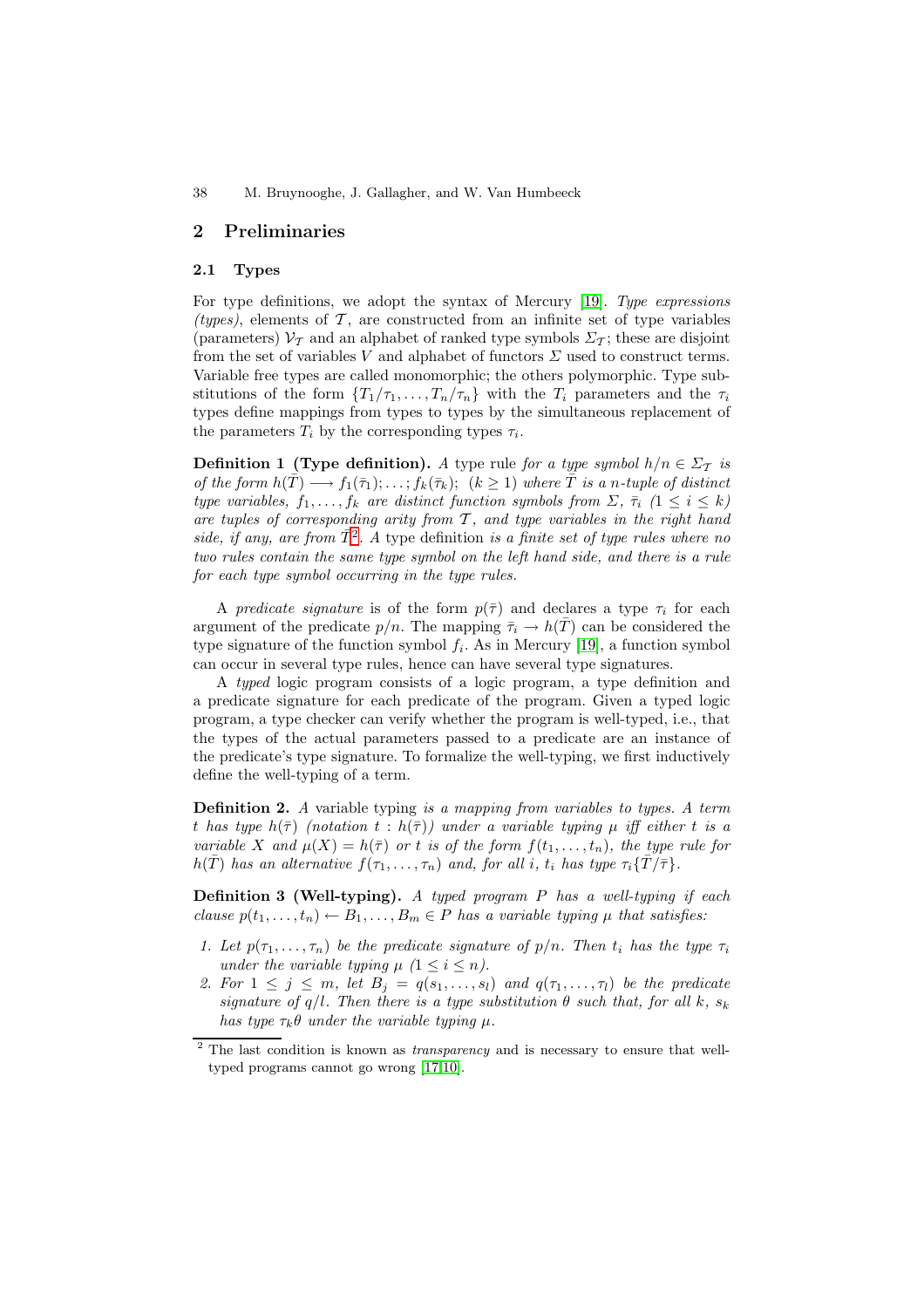*Example 4.* Given a type definition list(T)  $\longrightarrow$  []; [T | list(T)] the signature append(list(T),list(T),list(T)) gives a well-typing of the program of Example [1.](#page-2-1) The variable typing of the first clause is  $\{L/list(T)\}\$  and that of the second clause is  $\{X/T, Xs/Iist(T), Ys/Iist(T), Zs/Iist(T)\}.$ 

To establish the connection with set constraints (Section [2.2\)](#page-5-0) we formalize the denotation of a type. Let  $D: \mathcal{V}_{\mathcal{T}} \to 2^{\text{Term}_{\Sigma}}$  be a mapping from parameters to sets of ground terms. Let  $h(\bar{\tau})$  be defined by the type rule  $h(\bar{T}) \longrightarrow f_1(\bar{\tau}_1); \ldots; f_k(\bar{\tau}_k)$ . Using  $e_i$  to denote the  $j^{th}$  element in a sequence  $\bar{e}$ , the denotation of  $h(\bar{\tau})$  with respect to D, written  $\text{Den}_D(h(\bar{\tau}))$  is inductively defined as:

1. For all  $T \in \mathcal{V}_T$ , Den $_D(T) = D(T)$ . 2. Den $_D(h(\bar{\tau})) = \{f_i(\bar{s}) \mid 1 \leq i \leq k, s_j \in \text{Den}_D(\tau_{i,j} \{\bar{T}/\bar{\tau}\}) \text{ for all } j\}.$ 

<span id="page-5-2"></span>**Proposition 1.** Let  $t[\bar{X}]$  denote a term with variables  $\bar{X}$ ;  $\mu$  a variable typ*ing and*  $D : \mathcal{V}_{\mathcal{I}} \to 2^{\text{Term}_{\mathcal{I}}}$  *a mapping from type variables to sets of ground terms. Then*  $t[\bar{X}]$  *has type*  $h(\bar{\tau})$  *under*  $\mu$  *iff*  $\textsf{Den}_D(h(\bar{\tau})) \supseteq \{t[\bar{X}]\{\bar{X}/\bar{s}\} \mid s_i \in$  $\mathsf{Den}_D(\mu(X_i))\}.$ 

#### <span id="page-5-0"></span>**2.2 Set Constraints for Well-Typings**

**Set Constraints and Their Solutions.** Set expressions are terms constructed from an infinite set of set variables  $\mathcal{V}_S$  and the same alphabet of functors  $\Sigma$ as used for constructing terms. Given a mapping  $V : \mathcal{V}_{\mathcal{S}} \to 2^{\text{Term}_{\Sigma}}$  from set variables to sets of ground terms, one can inductively define the denotation for set expressions e with respect to V, written  $\text{Den}_V(e)$ , as follows:

- 1. For all  $s \in V_{\mathcal{S}}$ , Den $_V(s) = V(s)$ .
- 2. Den $_V(f(e_1,...,e_n)) = \{f(s_1,...,s_n) \mid s_i \in \text{Den}_V(e_i), 1 \leq i \leq n\}.$

The set constraints that we consider are of two kinds, namely  $t_1 = t_2$  where  $t_1, t_2 \in \mathcal{V}_{\mathcal{S}}$  and  $t_1 \supseteq f(e_1, \ldots, e_n)$  where  $t_1 \in \mathcal{V}_{\mathcal{S}}$  and  $f(e_1, \ldots, e_n)$  is a set expression. We call set constraints of the first kind *equality* constraints and those of the second kind *containment* constraints.

Let  $S$  be a set of set constraints (or *constraint system*). A *solution* for  $S$  is any mapping  $S: \mathcal{V}_{\mathcal{S}} \to 2^{\text{Term}_{\mathcal{Z}}}$  such that for each constraint the following holds.

- 1. For all  $t_1 = t_2 \in S$ , Den $S(t_1) = \text{Den}_S(t_2)$ .
- 2. For all  $t_1 \supseteq f(e_1,\ldots,e_n) \in S$ , Den $s(t_1) \supseteq \text{Den}_S(f(e_1,\ldots,e_n))$ .

<span id="page-5-1"></span>**Solved Form and Normal Form.** A constraint system S is in *solved form* if, for each equality constraint  $t_1 = t_2$ ,  $t_1$  has no other occurrences in S.

Given a constraint system, one can derive an equivalent solved form by repeatedly taking an equality constraint  $t_1 = t_2$  where  $t_1$  has other occurrences and substituting  $t_1$  by  $t_2$  (or alternatively, replacing the equation by  $t_2 = t_1$  and substituting  $t_2$  by  $t_1$ ) throughout the other constraints. Any resulting equalities  $t = t$  are removed. As each such step reduces the number of set variables on the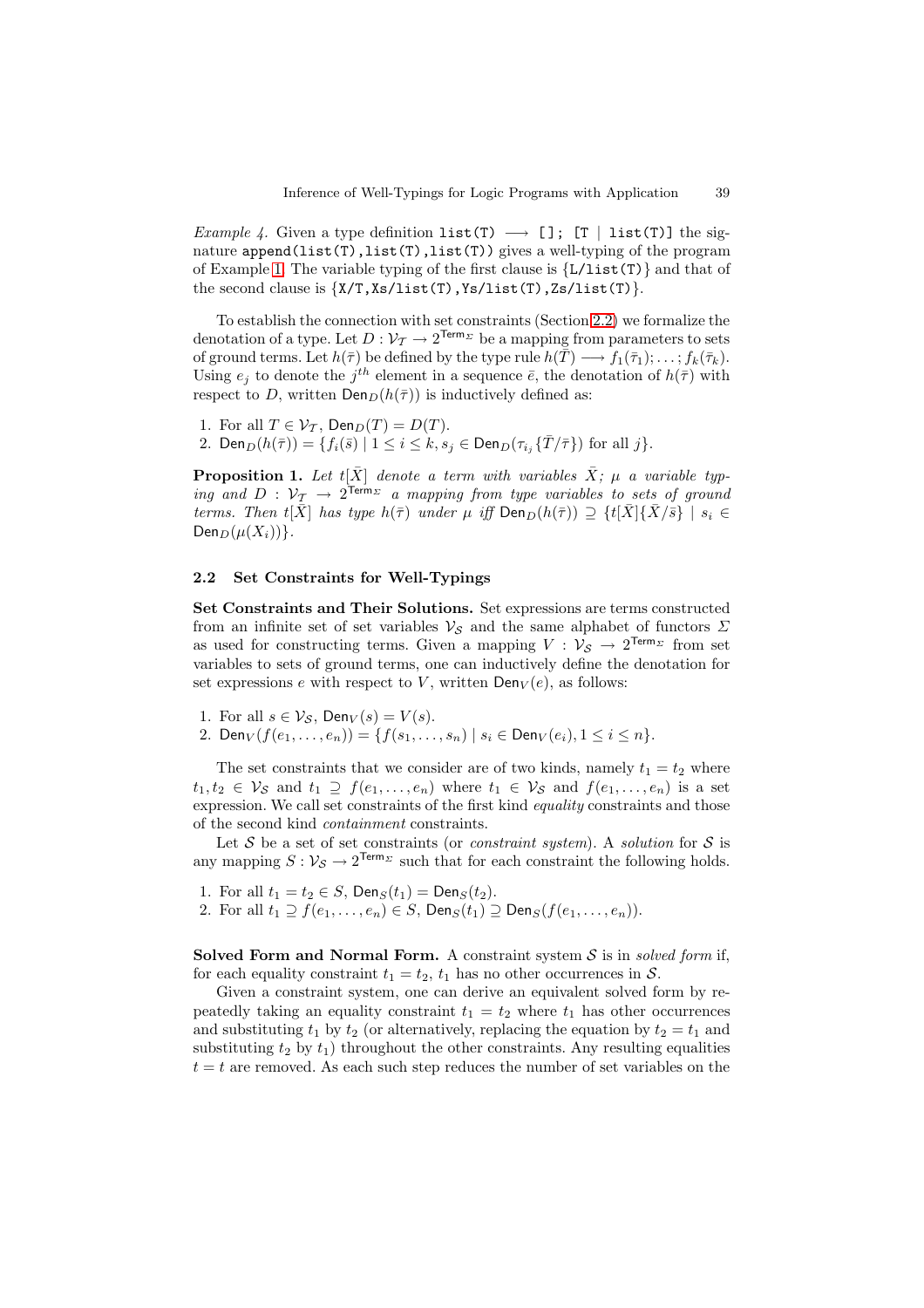left hand side of an equality with other occurrences, and no new variables are introduced, the process terminates and yields a solved form.

Let S be a constraint system in solved form, and let  $t \in V_S$  be a set variable. Then  $t$  is *constrained* in  $S$  if  $t$  appears on the left hand side of a constraint, otherwise t is *unconstrained* in S. Note that a constrained set variable in a solved form occurs either in the left hand side of one equality constraint or in the left hand side of one or more containment constraints. In constructing a solution for a constraint system  $\mathcal S$  in solved form, one can freely choose a denotation for its unconstrained variables. We denote a solution for the unconstrained variables in S by U. Denote by  $S[U]$  any solution of S that extends U.

**Definition 4 (Minimal solution).** *A solution* S[U] *of* S *is* minimal *with respect to* U iff for each solution  $S'[U]$ , it holds that for all set variables s,  $S[U](s) \subseteq S'[U](s)$ .

<span id="page-6-0"></span>We often omit  $U$  when it is not relevant and denote a solution by  $S$ .

**Proposition 2.** Let S be a minimal solution of a constraint system S in solved *form and t a set variable constrained by containment constraints.*  $f(\overline{s}) \in \text{Den}_{S}(t)$ *iff there is a containment constraint*  $t \supseteq f(\bar{e})$  *such that*  $f(\bar{s}) \in \text{Den}_{S}(f(\bar{e}))$ *.* 

**Definition 5 (Normal form).** *A constraint system is in* normal form *if it is in solved form and additionally the following conditions are satisfied.*

- 1. It does not contain two distinct containment constraints  $t \supset f(e_1,\ldots,e_n)$ *and*  $t \supseteq f(e'_1, \ldots, e'_n)$ *.*
- 2. All  $e_i$  *in containment constraints*  $t \supseteq f(e_1, \ldots, e_n)$  *are set variables.*

Note that 1 corresponds to the requirement that functions symbols are distinct in the right hand side of a type rule. A constraint system  $S$  can be normalised by applying the following operations until a fixpoint is reached.

- 1. If S contains  $t \supseteq f(e_1,\ldots,e_n)$  and  $t \supseteq f(e'_1,\ldots,e'_n)$  with  $e_1,\ldots,e_n,e'_1,\ldots,e'_n$ set variables then replace the latter by the constraints  $e_1 = e'_1, \ldots, e_n = e'_n$ .
- 2. If S contains  $t \supseteq f(e_1, \ldots, e_j, \ldots, e_n)$  where  $e_j$  is not a set variable, then replace it by  $t \supseteq f(e_1, \ldots, s, \ldots, e_n)$  and  $s \supseteq e_j$  with s a fresh set variable.
- 3. Apply the rules for deriving a solved form.

<span id="page-6-1"></span>**Proposition 3.** *The reduction to normal form terminates. Moreover, if* S *is a*  $constraint\ system\ and\ S'$  is the normal form obtained by applying the procedure above, then every solution of  $S'$  is also a solution of  $S$ .

Given a normalised constraint system with a set variable t, we define  $type(t)$ as a type that has the same denotation as the minimal solution of  $t$  as follows.

First, define a directed graph with the set variables as nodes. For each constraint  $t \supseteq f(s_1,...s_n)$  add, for all i, the arc  $(t,s_i)$ ; for each constraint  $t = s$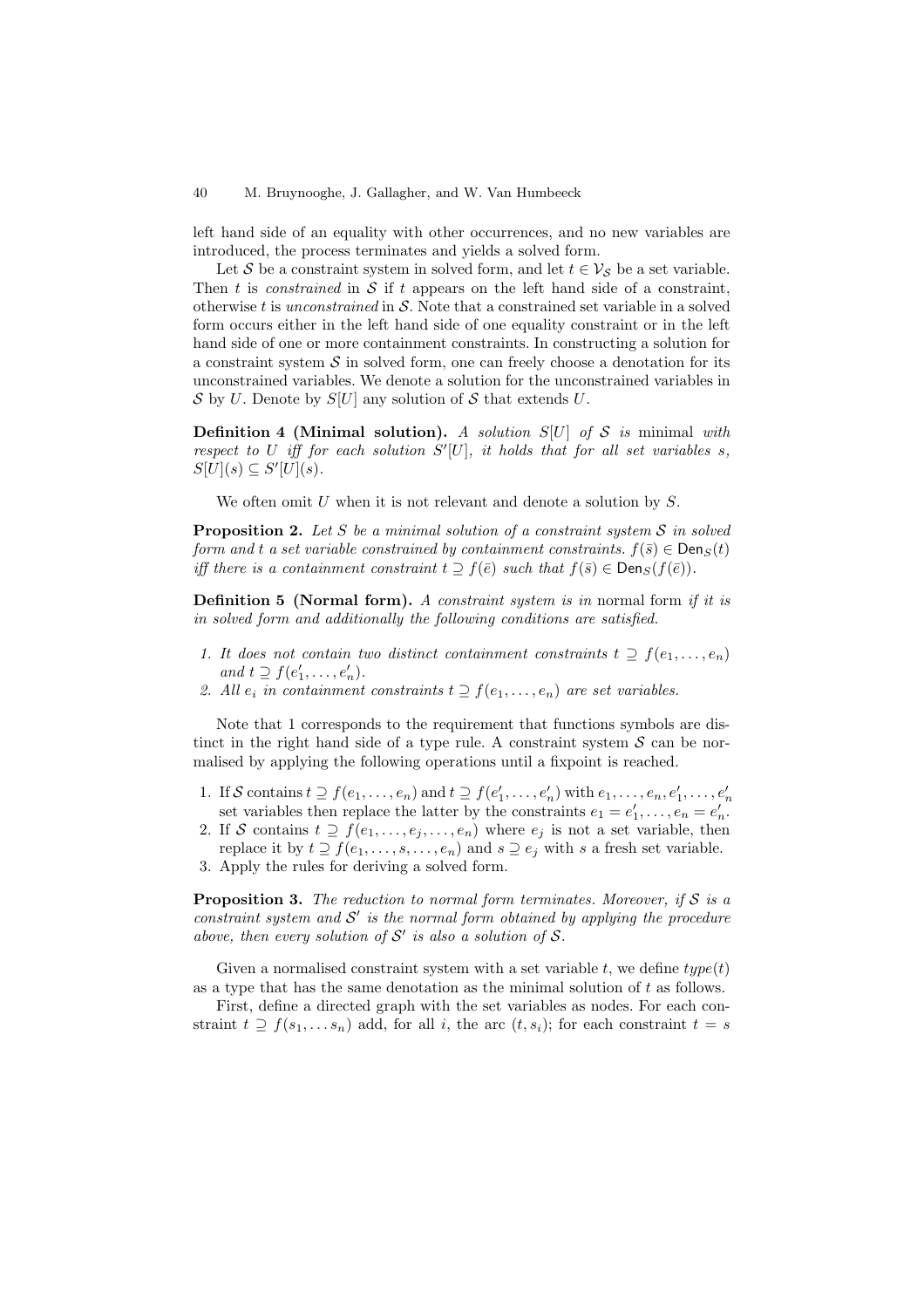add the arc  $(t, s)$ . Note that unconstrained variables have no out-arcs. For each constrained set variable t, define  $params(t)$  to be the set of unconstrained variables reachable from  $t$  in the graph. For each unconstrained variable  $s$  define a unique type parameter  $T_s$ . For each variable t constrained by containment constraints, define a unique type symbol  $\tau_t/n$  where  $n = |params(t)|$ .

Now, for each set variable t define type(t) as  $T_t$  if t is unconstrained, as  $type(s)$  if t is constrained by an equality constraint  $t = s$ , and as  $\tau_t(T_1, \ldots, T_n)$ if t is constrained by containment constraints where  $T_1, \ldots, T_n$  are the type parameters corresponding to  $params(t)$  (enumerated in some order). To construct the type rules, let t be a constrained variable, and  $t \supseteq f_1(\bar{t}_1), \ldots, t \supseteq f_m(\bar{t}_m)$ the containment constraints having  $t$  on the left. Then construct a type rule  $type(t) \longrightarrow f_1(\bar{\tau}_1); \ldots; f_m(\bar{\tau}_m)$  where  $\bar{\tau}_1, \ldots, \bar{\tau}_m$  are obtained from  $\bar{t}_1, \ldots, \bar{t}_m$  by substituting each set variable  $t_{i,j}$  by  $type(t_{i,j})$ .

<span id="page-7-1"></span>*Example 5.* Consider the set variables  $a_1$ ,  $a_2$ ,  $a_3$  and the solved form  $a_1 \supseteq [$ ],  $a_1 \supseteq [x|a_1], a_3 \supseteq [x|a_3], a_2 = a_3.$ 

The associated directed graph is  $\{(a_1, x), (a_1, a_1), (a_2, a_3), (a_3, x), (a_3, a_3)\}\$ The set variable x is unconstrained; let  $type(x) = X$ . We have  $params(a_1)$  $= \{x\}$  and params(a<sub>3</sub>) =  $\{x\}$ . We use  $\tau_{a_i} = a_i$ , so  $type(a_1) = a_1(X)$  and  $type(a_3) = a_3(X)$ . Hence the derived type rules are  $a_3(X) \longrightarrow [X] a_3(X)$ ] and  $a_1(X) \longrightarrow [ ] ; [X | a_1(X) ]$ . Finally,  $type(a_2) = a_3(X)$  because  $a_2 = a_3$ .

<span id="page-7-2"></span>From Proposition [2](#page-6-0) and the way the types are derived the following proposition follows immediately.

**Proposition 4.** *Let* S *be a constraint system in normal form and let* S[U] *be a minimal solution. Let* type(s) *be as defined above and let* ρ *denote the type definition derived from* S. For all  $u \in domain(U)$  *define*  $D(type(u)) = U(u)$ *. Then, for each set variable* s *it holds that*  $\text{Den}_D(type(s)) = \text{Den}_S[U](s)$ *.* 

### <span id="page-7-0"></span>**3 Inference of a Well-Typing**

The purpose of type inferencing is to derive a typed program, that is, a type definition and a set of predicate signatures such that the program is well-typed. Whereas well-typing allows the type of a call to be an instance of the declared type, we will derive types such that they are equal. In Section [5](#page-11-0) we outline a method for deriving truly polymorphic well-typings. Here, the approach is to associate a set variable with each type in the signatures of the predicates and one with each variable in the program code and to formulate a constraint system whose solution denotes a well typing. Then the constraint system is reduced to normal form. According to Proposition [3,](#page-6-1) its solutions are solutions of the original system, hence well-typings. From the normal form, the type definition is extracted as described in Section [2.2](#page-5-1) and the predicate signatures are obtained by taking the types  $type(s)$  of the corresponding set variables.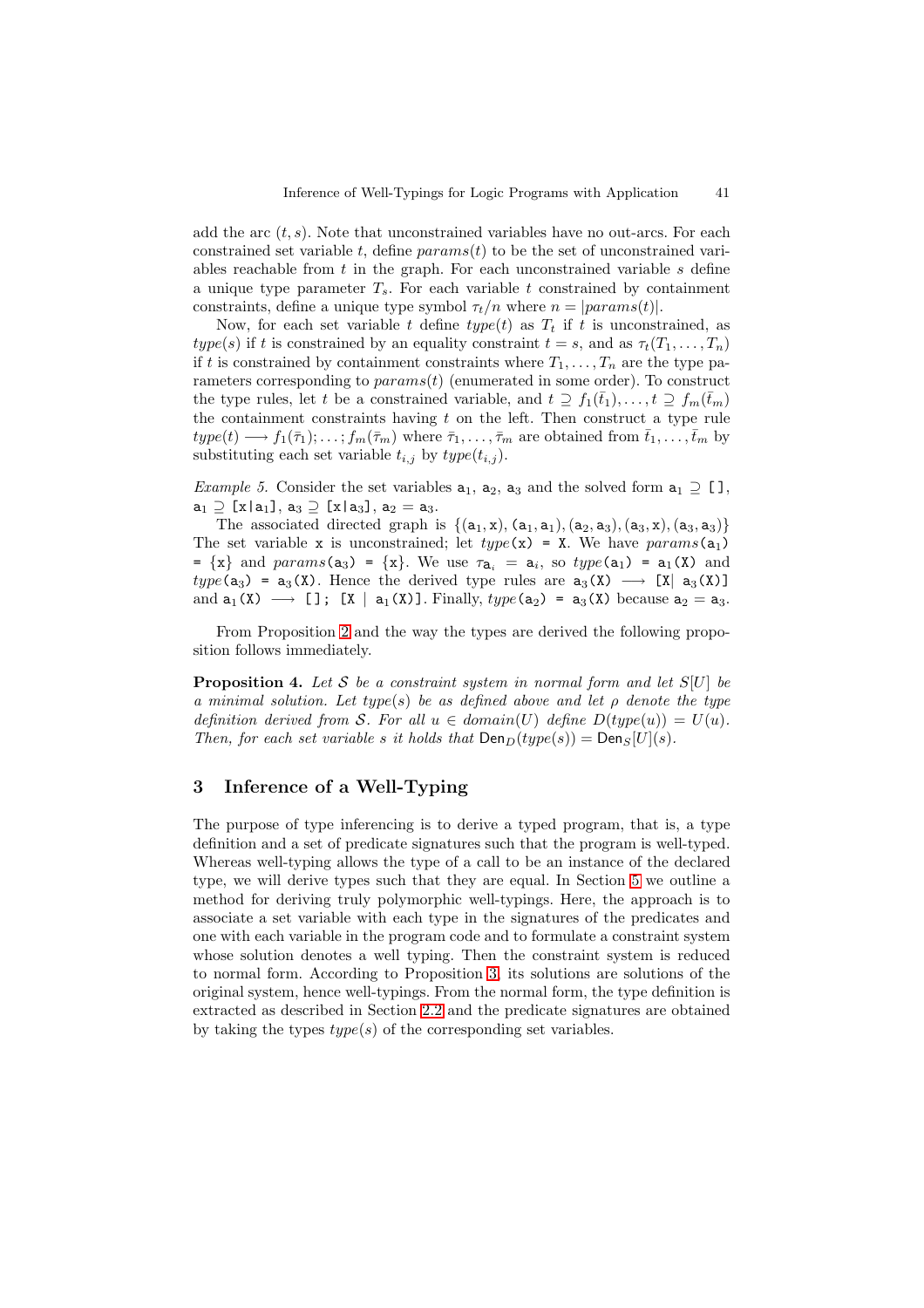#### <span id="page-8-1"></span>**3.1 Generation of Constraints**

Let P be a program. We introduce fresh set variables  $p_1, \ldots, p_n$  for each predicate  $p/n$  of P and a fresh set variable  $t_x$  for each variable x of  $P^3$  $P^3$ . In concrete examples we reuse the program variables as set variables in the constraints (that is,  $t_x = x$ , since there can be no confusion between them. The constraint system for a program is the union of the constraint systems generated for each atom in the program. The constraints generated from an atom  $p(u_1,\ldots,u_n)$  are:

 $\{p_j \supseteq u_j \mid \text{if } u_j \text{ is not a variable}\}\cup \{p_j = u_j \mid \text{if } u_j \text{ is a variable}\}\$ 

*Example 6.* Consider the append/3 program of Example [1.](#page-2-1) Using the set variables ap1, ap2 and ap3 for the append/3 predicate, we obtain:

**–** From append([ ],L,L): ap1 ⊇ [ ], ap2 = L, ap3 = L.

**–** From append([X|Xs],Ys,[X|Zs]): ap1⊇[X|Xs], ap2 = Ys, ap3⊇[X|Zs].

**–** From append(Xs,Ys,Zs): ap1 = Xs, ap2 = Ys, ap3 = Zs.

A normal form of this system consists of the constraints

ap1 ⊇ [] ap1 ⊇ [X|ap1] ap3 ⊇ [X|ap3]  $Ys = ap3$  L =  $ap3$  Xs =  $ap1$  ap2 =  $ap3$  Zs =  $ap3$ 

As shown in Example [5,](#page-7-1) we obtain the following types and signature:

 $ap_1(X) \longrightarrow [ ] ; [X | ap_1(X)]$  append(ap<sub>1</sub>(X),ap<sub>3</sub>(X),ap<sub>3</sub>(X))  $ap_3(X) \longrightarrow [X \mid ap_3(X)]$ 

While the type of the first argument is isomorphic to the list(T) type, that of the second and third argument is not as the [ ] alternative is not included. Interestingly, this type is accepted by Mercury [\[19\]](#page-16-3). It is only when append/3 is called from elsewhere in the program as e.g. in the rev program of Example [2](#page-3-0) that our type inference extends the type  $ap_3(X)$  with a base case. The type inference on the rev program still results in two distinct (although equivalent) types. Although we are used to a signature append  $(iist(T),list(T),list(T))$ , nothing in the code of append/3 imposes this; append(list(T),mylist(T),mylist(T)) where mylist(T)  $\longrightarrow$  mynil; [X | mylist(X)] is an equally good signature. In fact, unless there is a call that imposes a base case, the choice of the base case is open, so one can argue that ap3(X), a type without a base case is the most general and the most natural one.

**Theorem 1.** *The type signatures and the type rules derived from the normal form of the constraints generated from a program* P *are a well-typing for* P*.*

The proof follows immediately from Propositions [1,](#page-5-2) [3](#page-6-1) and [4](#page-7-2) (see [\[3\]](#page-16-6)).

<span id="page-8-0"></span>We assume program clauses do not share variables and predicates  $p/n$  and  $p/m$  with  $n \neq m$  do not occur.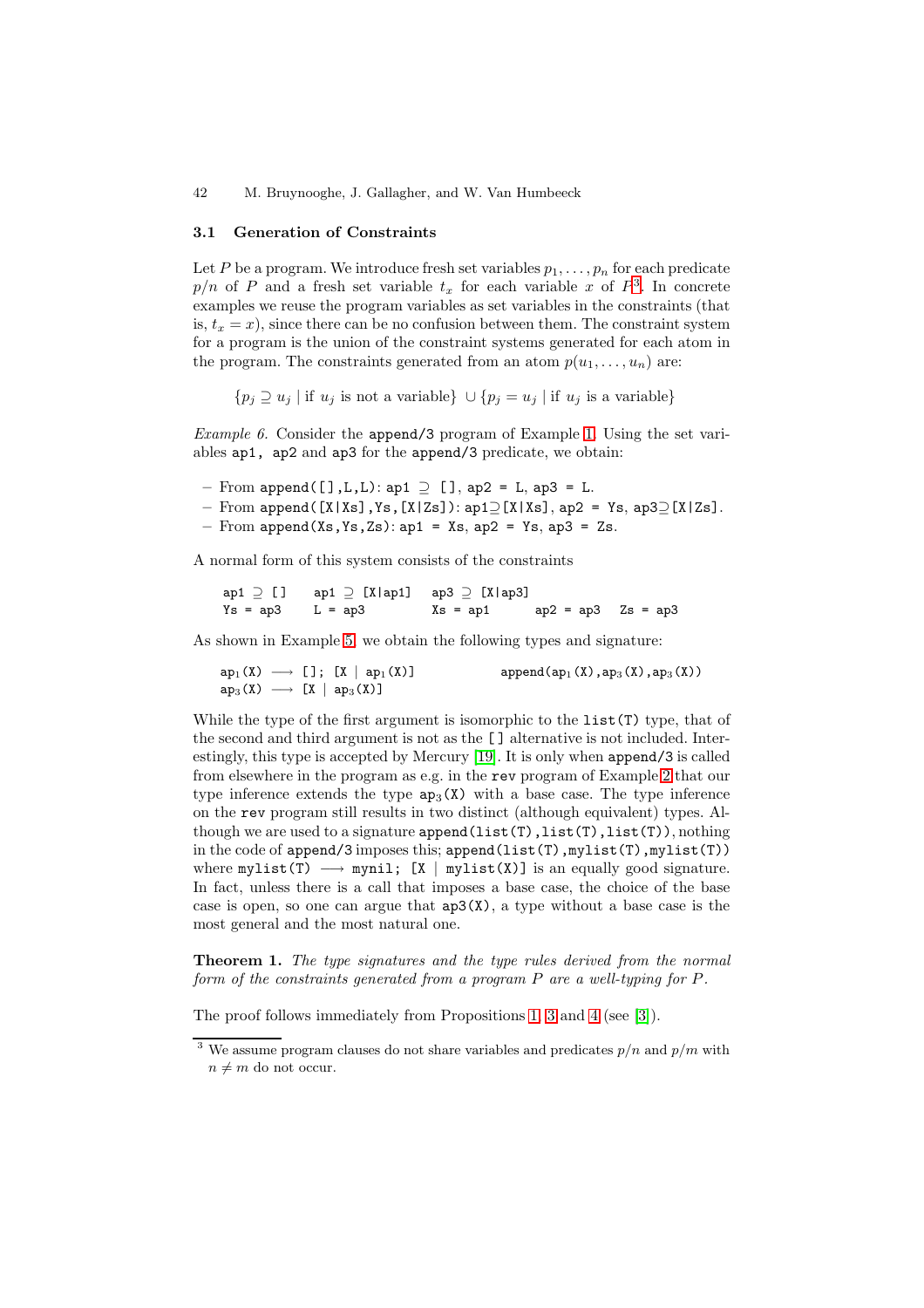### <span id="page-9-0"></span>**4 Implementation and Experiments**

The algorithm for type inference system consists of four main stages: (i) generation of the constraints from the program text, (ii) realisation of a solved form, (iii) normalisation and (iv) generation of the parameterised type definitions. Of these, normalisation is the only stage whose implementation requires careful consideration in order to be able to apply the system to larger programs.

*Constraint Generation.* One constraint is generated for each argument of each atom (see Section [3.1\)](#page-8-1). This is achieved in a single pass over the program.

*Solved Form.* Constraint generation implies that the number of constraints is linear in the size of the program. Collecting the set of all the equalities, we compute the set of equivalence classes such that all members of an equivalence class are equal to each other. This can be done in time linear in the number of equality constraints. An element of each class is selected; denote by  $rep(s)$ the selected element of s's class. The constraints of the solved form then consist of (i) the set of equalities  $\{s = rep(s) | s$  is different from  $rep(s)\}\$  and (ii) the containment constraints with each variable s replaced by  $rep(s)$ . Given a suitable representation of the equivalence classes (see the discussion on *union-find* below) the substitution can be done in time proportional to the number of containment constraints. The resulting system is in solved form. Thus reduction to solved form can be achieved in linear time (with respect to the size of the program).

*Normal Form.* Normalisation is achieved starting from the containment constraints of the solved form. As described in Section [2.2,](#page-5-1) normalisation causes new constraints to be added, which can destroy solved form.

We focus on the removal of non-normal constraints  $t \supseteq f(\bar{s}_1)$ ,  $t \supseteq f(\bar{s}_2)$ ; the other case of non-normal constraints is trivial and can be removed in one pass. The algorithm for producing normal form is as follows, in outline.

```
Initialise equivalence classes, one class per variable;
while (not in normal form) {
  Pick a pair of constraints t1 \supseteq f(...) and t2 \supseteq f(...),
    where t1 and t2 are in the same equivalence class;
  Generate the appropriate constraints to remove the violation;
  Adjust equivalence classes using the generated equalities;
endwhile
```
The adjustment of the equivalence classes is essentially merging; when a constraint  $s = t$  is generated we merge the equivalence classes of which s and t respectively are members. All the containment constraints whose left-hand-sides are in the same equivalence class are stored with the representative element of that class. The management of the equivalence classes uses the well-known *union-find* algorithms [\[21\]](#page-16-7), so that the adjustment of the equivalence classes, and the location of the representative for a given class, can be done in close to constant time.

Thus the time taken to normalise is roughly linear in the number of constraints generated during normalisation. This is not directly determined by the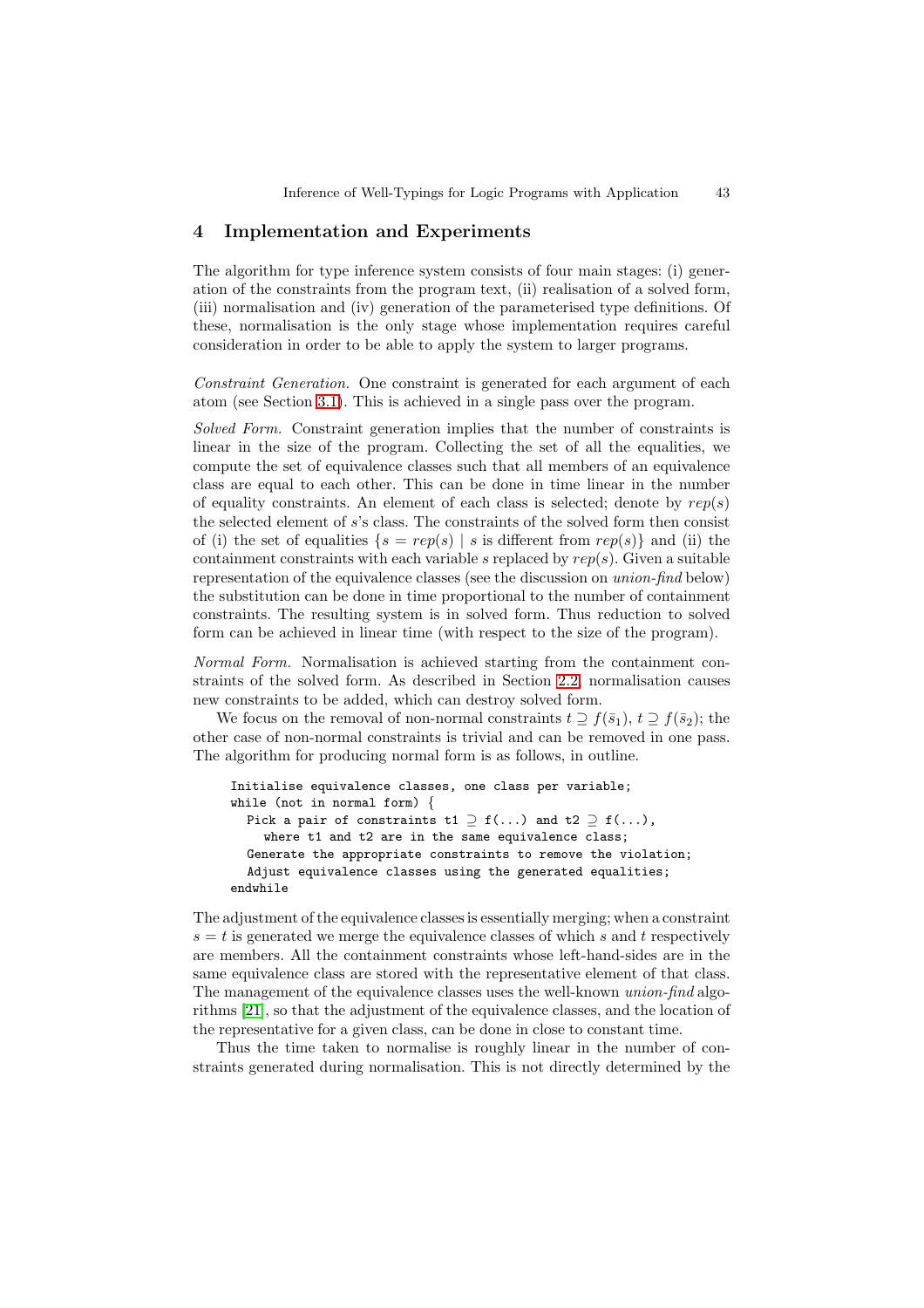size of the program, since it depends on the distribution of variables in the program, the number of clauses for each predicate, and so on. However for typical programs the number of generated constraints is roughly proportional to the size of the program.

*Conversion to parametrised type definitions.* The procedure for finding the parameters involves constructing the dependency graph and finding the reachable unconstrained variables from each constrained variable, as described in Section [3.](#page-7-0) The time required for reachability computation is proportional to the number of normalised constraints, for each constrained variable.

In summary, each stage can be achieved efficiently in time roughly proportional to the size of the program. In our Prolog implementation, the elements of the equivalence classes in the union-find algorithm are stored in a balanced tree, thus giving logarithmic-time rather than constant-time execution of the *find* operation. Our experiments confirm that the running time of the type inference is roughly  $O(n \cdot \log(n))$  where *n* is the size of the program.

#### **4.1 Inference Experiments**

We applied the procedure to a range of programs from the termination analysis literature as well as many other programs (including the implementation of the procedure itself). The procedure shows reasonable scalability: space does not permit a detailed table of statistics so we quote a few timings to give an impression. The largest program we attempted is the Aquarius compiler benchmark (4,192 clauses, 19,976 generated constraints, 18,168 normalisation constraints) for which type inference takes approximately 100 seconds on a Macintosh Powerbook G4. The Chat parser (515 clauses, 2,010 generated constraints, 1,613 normalisation constraints) requires 4.5 seconds. Programs of 100 clauses or less are analysed in fractions of a second. The software runs in Ciao or SICStus Prolog and can be downloaded from http://www.ruc.dk/~jpg/Software/. A sample of derived types can be found in [\[3\]](#page-16-6).

### **4.2 Termination Analysis Experiments**

We took a set of 45 small programs from [\[1\]](#page-15-0) (most of them in turn are from the experiments in [\[13\]](#page-16-1)) which included declared types. We compared the termination conditions obtained from the inferred types with those obtained from the declared types. We did so using the TerminWeb analyser [\[20\]](#page-16-8). On all examples, the termination conditions were equivalent.

In a second experiment, we inferred regular types [\[6\]](#page-16-9) that approximate the success set of the program and used them for type-based termination analysis. Regular types are not always well-typings. As TerminWeb expects well-typings, we used the cTI termination analyser [\[13\]](#page-16-1) for this experiment. The system is weaker than TerminWeb and cannot prove termination for 4 of the programs. For 3 programs, termination conditions are obtained with the well-typing but not with the regular types. For 14 programs, the termination conditions are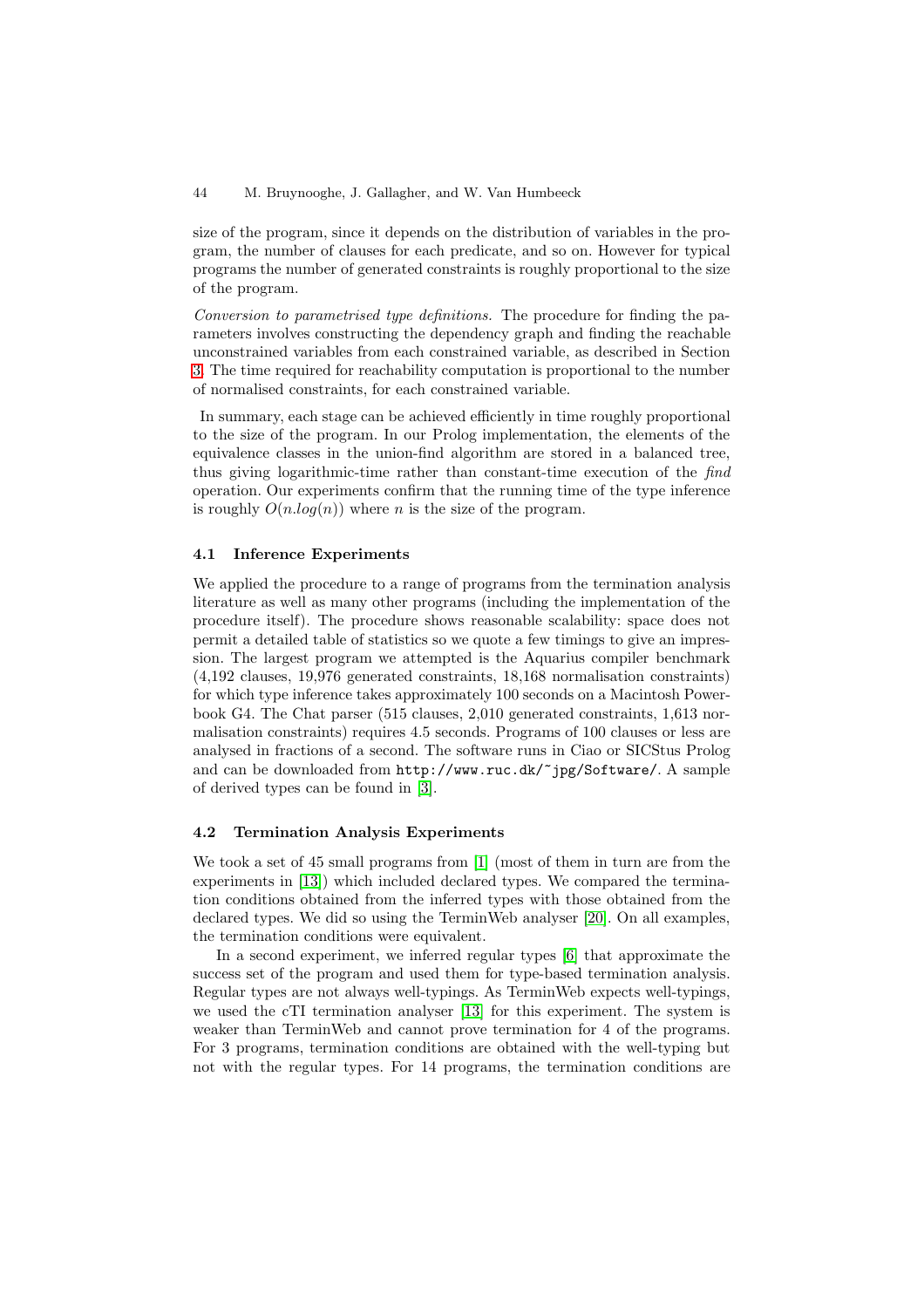equivalent. For the remaining 24 programs, the well-typing results in stronger termination conditions. Typically, using the regular types, some argument is required to be ground while rigidity of some type constituent suffices when using the well-typing.

It is interesting to compare the inferred types with the declared types. For 27 of the 45 programs the inferred type is equivalent to the declared types in the sense that there is a simple renaming of type symbols that maps the inferred types to the declared types. The reverse mapping is not always possible, because sometimes distinct types are inferred that are a renaming of each other (and hence of a single declared type). Moreover, in most remaining cases one can say that the inferred type is more precise in the sense that the type allows fewer cases. Typically, a base case is missing as in the type  $ap3(X) \longrightarrow [X \mid ap3(X)]$  of the third argument of append. For two programs, der and parse, the analysis distinguishes somewhere two types whereas the declared type has a single type that is the union of both. For the program minimum shown in Example [9](#page-13-0) of Section [5](#page-11-0) there is a more substantial difference. The declared type signature is  $minnum(t(X),X)$  with type rule  $t(X)$  $\rightarrow$  void; tree(X,t(X),t(X)). The code in question does not access the right branch of the tree, hence there is no reason to infer it is a tree; the type inference derives the signature minimum(t1(X,Y),X) with t1(X,Y)  $\longrightarrow$  void;  $tree(X, t1(X, Y), Y)$ . This difference is irrelevant when analysing termination. In this case one can observe that the declared type is an instance of the inferred type, since the denotations of  $t(X)$  and  $t1(X,t(X))$  are the same.

This experiment suggests that the types we infer are comparable to those one would declare. Often they are identical, and in the remaining cases, the most frequent situation is that the solved form that corresponds to the declared types is an extension of the solved form derived by our analysis.

### <span id="page-11-0"></span>**5 Towards Inference of a Polymorphic Well-Typing**

So far we derive a single signature for a predicate p that is valid for all its occurrences. While we do derive parametric types, our types are not truly polymorphic, because we insist that the type of a call is identical to the signature of the predicate rather than being an instance of it. When using the types for type-based termination analysis, polymorphic types are potentially more useful since the norms are more simple and more reuse of results is feasible [\[2](#page-16-10)[,13\]](#page-16-1). We develop an extension where the type of calls can be different instances of the predicates signatures. First we illustrate the difficulty of achieving this.

<span id="page-11-1"></span>*Example 7.* Consider the artificial program P consisting of the clause  $p :$ append([a],[b],M), append([M],[M],R). together with  $P_{app}$ , the definition of append. The relevant part of the normal form of the constraint system generated from  $P_{\text{app}}$  and the extracted well-typing are respectively

|  | $ap1 \supseteq [$ ap1 $\supseteq [X ap1]$         | $ap3 \supseteq [X ap3]$ ap2 = ap3   |  |
|--|---------------------------------------------------|-------------------------------------|--|
|  | $ap_1(X) \longrightarrow []$ ; $[X \mid ap_1(X)]$ | $append(ap_1(X), ap_3(X), ap_3(X))$ |  |
|  | $ap_3(X) \longrightarrow [X \mid ap_3(X)]$        |                                     |  |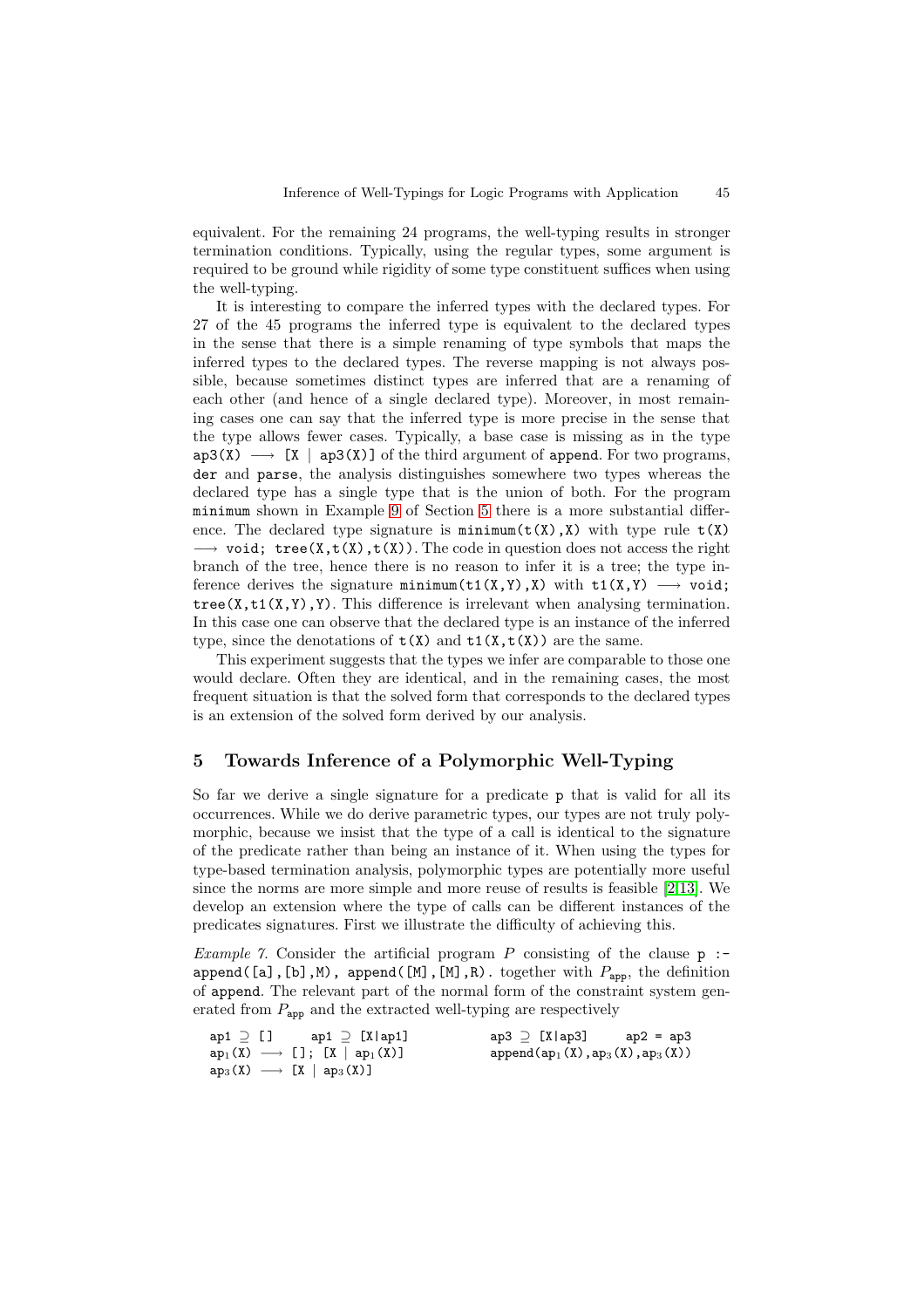The extra constraints on append coming from the p clause are ap1  $\supseteq$  [a], ap2  $\supseteq$ [b],  $ap3 = M$ ,  $ap1 \supseteq [M]$ ,  $ap2 \supseteq [M]$ , and  $ap3 = R$ . The constraints on  $ap1$  and  $ap2$ give rise to  $M = X, X \supseteq a, X \supseteq b$  and  $ap3 \supseteq [$  ]. Finally,  $ap3 = M$  enforces the same type for X and ap3; hence we obtain the signature append( $ap<sub>1</sub>, ap<sub>3</sub>, ap<sub>3</sub>$ ) with the types  $ap_1 \longrightarrow [$ ];  $[ap_3 \mid ap_1]$  and  $ap_3 \longrightarrow [$ ]; a; b;  $[ap_3 \mid ap_3]$ .

Note that one cannot obtain types equivalent to the latter signature by instantiating the type parameter of the former. Moreover, we obtain an imprecise type for  $ap_3$  that includes a and b as alternatives because the constraints imply that all calls to append have the same type.

**Procedure for Deriving Polymorphic Types.** We first introduce some concepts and notations. A predicate p *depends directly* on a predicate q when q occurs in the right hand side of a clause with p in the head. A set variable s *depends*  $directly$  on a set variable  $t$  when  $t$  occurs in the right hand side of a constraint with s in the left hand side. In both cases, the *depends* relation is the transitive closure of the directly depends relation. With  $P_p$ , we denote the part of a program defining predicate p and the predicates p depends on. With  $S_P$ , we denote the constraint system generated by program P. With  $S^{\bar{p}}$ , we denote the part of the normal form of  $S$  that contains all constraints with on the left hand side either one of the  $p_i$  or a set variable on which one of the  $p_i$  depends, i.e., the part of the normal form needed to construct the complete type definitions of the types  $type(p_i)$ . With  $\rho_i(\mathcal{S})$  we denote a renaming of S where each set variable s is replaced by  $s^i$ . Finally, when using  $s_\equiv$  in the context of S, we mean either s itself or a t such that  $s = t$  belongs to the normal form of S.

Now consider the partitioning of a program in two parts  $P$  and  $Q$  such that if P has a clause with head  $p$ , then it has all clauses with as head either  $p$ or predicates on which  $p$  depends<sup>[4](#page-12-0)</sup>. Our goal is to derive a well-typing for all predicates such that the variable typing in  $Q$  of calls to  $P$  are instances of the (polymorphic) signatures of the predicates in P. As shown in Example [7,](#page-11-1) this is not straightforward to achieve. For each call  $p(\bar{t})$  in Q to a predicate in P, we assume that the function  $id(p(\bar{t}))$  returns an index that is unique for the call. From P we generate the constraint system  $S_P$  as described in Section [3.1.](#page-8-1) When generating  $\mathcal{S}_Q$ , calls  $p(\bar{t})$  to predicates in P are treated differently. Instead of the constraints  $p_j$  rel  $t_j$  (with  $rel \in \{\text{=},\text{=}\}\)$ , we generate  $\rho_{id(p(\bar{t}))}(p_j)$  rel  $t_j$ (the left hand side is renamed); moreover we add to  $S_Q$  the constraint system  $\rho_{id(p(\bar{t}))}(S_P^{\bar{p}})$ , a renaming of the constraints relevant for  $type(p_j)$  (for all j). Creating a different instance for each call ensures that each call can have a distinct well-typing. Note that  $S_P$  and  $S_Q$  do not share any set variables.

Next, the following operations are exhaustively applied on (the normal form of)  $S_P$  and  $S_Q$ .

1. Let q be a set variable from  $S_P$  with  $type(q)$  not a type parameter. If, for some  $i, q^i \equiv \supseteq f(\overline{t}) \in S_Q$  and there is no  $\overline{s}$  such that  $q \equiv \supseteq f(\overline{s}) \in S_P$  (i.e., q contributes to the type signature of one or more predicates in  $P$  and  $type(q)$ has no case for functor f while  $type(q^i)$  of the signature of the call with

<span id="page-12-0"></span><sup>4</sup> More generally, one could consider a partition of strongly connected components.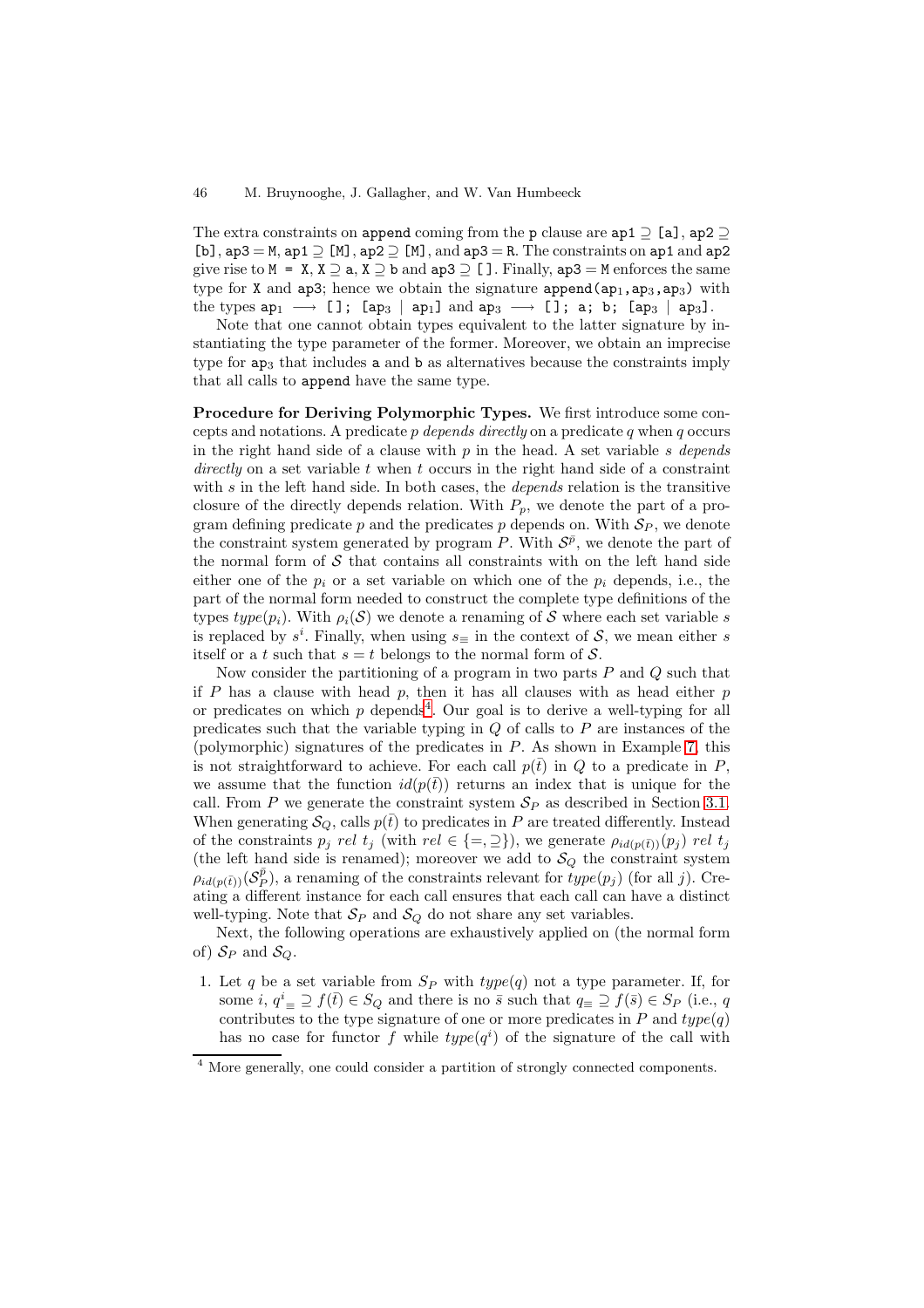identifier i does) then add  $q \supseteq f(\bar{r})$  to  $S_P$  with  $\bar{r}$  new set variables<sup>[5](#page-13-1)</sup> and, for all j such that  $q^j$  exists in Q, add  $\rho_j(q \supseteq f(\bar{r}))$  to  $\mathcal{S}_Q$  (all copies in Q are updated).

2. Let s and t be different set variables in  $S_P$  such that s depends on t or t on s. If, for some  $i, s^i \equiv t^i \equiv \mathcal{E} \mathcal{S}_Q$  and  $s \equiv t \equiv \mathcal{E} \mathcal{S}_P$ , then add  $s = t$  to  $\mathcal{S}_P$ and, for all  $j \neq i$  such that  $s^j$  exists in Q, add  $\rho_i(s = t)$  to  $\mathcal{S}_Q$ . This rule is needed because, if  $type(s)$  is different from  $type(t)$ , then there is no way —because of the dependency— that their instances can be equal.

Finally the (polymorphic) type signatures for the predicates defined in P are extracted from  $S_P$ . The extraction of the types from  $S_Q$  needs a small adjustment. For a predicate p defined in P, the type of its  $j^{th}$  argument  $type(p_i^i)$  is  $type(p_j)\{s_1/type(s_1^i),\ldots,s_k/type(s_k^i)\}\$  with  $\{s_1,\ldots,s_k\} = params(type(p_j)).$ 

*Example 8.* We reconsider Example [7.](#page-11-1) P consists of the append clauses.  $S_{P}^{\overline{app}}$ ; the relevant part of the solved form is as follows:

 $ap_1 \supseteq [1 \quad ap_1 \supseteq [X|ap_1] \quad ap_2 = ap_3 \quad ap_3 \supseteq [X|ap_3]$ 

 $\mathcal{S}_Q$  consists of

 $\mathtt{ap}^1_1 \supseteq [1 \quad \mathtt{ap}^1_1 \supseteq [X^1|\mathtt{ap}^1_1] \quad \mathtt{ap}^1_2 = \mathtt{ap}^1_3 \quad \mathtt{ap}^1_3 \supseteq [X^1|\mathtt{ap}^1_3]$  $\mathtt{ap}^1_2 \supseteq \mathtt{[a]}$  ap $^1_2 \supseteq \mathtt{[b]}$  ap $^1_3 = \mathtt{M}$  $\texttt{ap}_1^2 \supseteq [1 \quad \texttt{ap}_1^2 \supseteq [X^2 | \texttt{ap}_1^2] \quad \texttt{ap}_2^2 = \texttt{ap}_3^2 \quad \texttt{ap}_3^2 \supseteq [X^2 | \texttt{ap}_3^2]$  $ap_1^2 \supseteq [M]$  ap<sub>2</sub>  $\supseteq [M]$  ap<sub>3</sub> = R

The normal form is:

$$
\begin{array}{llllll} {\tt ap}_{1}^{1} \supseteq [1] & {\tt ap}_{2}^{1} = {\tt ap}_{3}^{1} & {\tt ap}_{3}^{1} \supseteq [1] & {\tt X}^{1} \supseteq {\tt a} & {\tt M} = {\tt ap}_{3}^{1} \\ {\tt ap}_{1}^{1} \supseteq [{\tt X}^{1} | {\tt ap}_{1}^{1}] & {\tt ap}_{2}^{2} = {\tt ap}_{3}^{2} & {\tt ap}_{3}^{2} \supseteq [1] & {\tt X}^{2} \supseteq {\tt b} \\ {\tt ap}_{1}^{2} \supseteq [1] & {\tt ap}_{2}^{2} = {\tt ap}_{3}^{2} & {\tt ap}_{3}^{2} \supseteq [1] & {\tt X}^{2} = {\tt ap}_{3}^{1} & {\tt R} = {\tt ap}_{3}^{2} \\ {\tt ap}_{1}^{2} \supseteq [{\tt X}^{2} | {\tt ap}_{1}^{2}] & {\tt ap}_{1}^{2} \supseteq [{\tt X}^{2} | {\tt ap}_{3}^{2}] & \end{array}
$$

Rule 1 applies on ap<sub>3</sub>, the constraint ap<sub>3</sub>  $\supseteq$  [] is added to  $S_P$  (ap<sub>3</sub>  $\supseteq$  [] and  $ap_3^2 \supseteq [1]$  are already in  $S_Q$ ) and the extracted types are:

| $\mathtt{ap1}(\mathtt{X}) \longrightarrow []$ ; $[\mathtt{X} \mid \mathtt{ap1}(\mathtt{X})]$ |  | append(ap1(X), ap3(X), ap3(X)) |
|----------------------------------------------------------------------------------------------|--|--------------------------------|
| $ap3(X) \longrightarrow []$ ; [X   $ap3(X)]$                                                 |  |                                |

The signature of the first call is  $\mathtt{append(type(ap_1^1)}$  ,  $\mathtt{type(ap_2^1)}$  ,  $\mathtt{type(ap_3^1)})$ which is an instance of the above; the instance of the type parameter X is given by type( $X^1$ ) which is t1  $\longrightarrow a$ ; b. Similarly, in the second call, the type parameter is instantiated into  $type(X^2) = type(ap_3^1)$  which is the type  $ap3(t1)$ .

<span id="page-13-0"></span>*Example 9.* This example illustrates the need for the second rule.

minimum(tree(X, void, Y), X). minimum(tree(U, Left, V), W) :- minimum(Left, W).  $p(S,M)$  :- minimum(tree(a,S,S),M).

<span id="page-13-1"></span>They are unconstrained, hence  $type(r_k)$  are new type parameters in the type signature of *p*.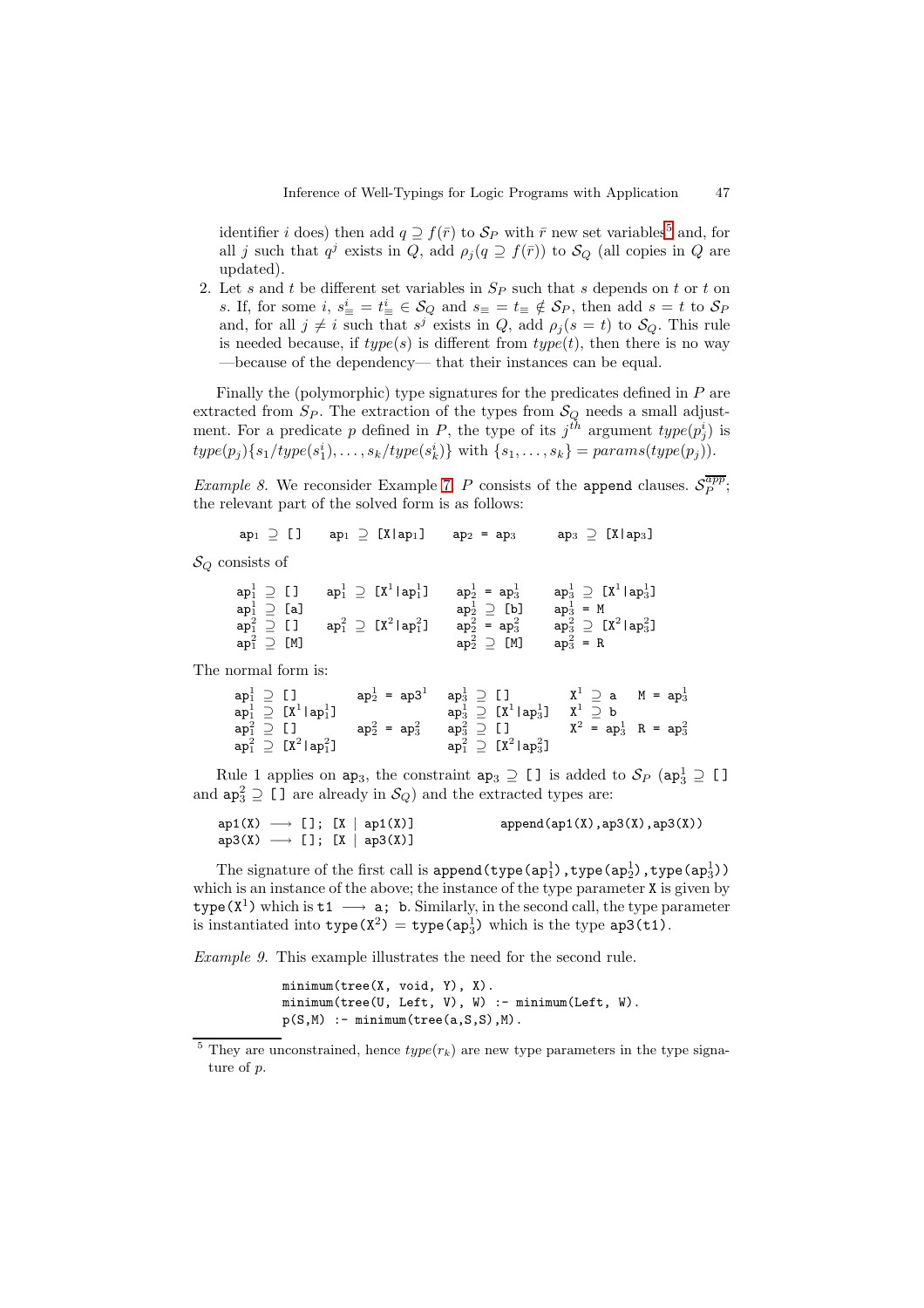Let P consist of the first two clauses; the solved form of  $\mathcal{S}_P$  is:

 $min_1 \supseteq tree(X, min_1, Y)$   $min_2 = X$   $U = X$   $W = X$ <br> $min_1 \supseteq void$  Left =  $min_1$   $V = Y$ Left =  $min_1$ 

This gives a signature with two parameters, namely  $minnum(tr(X, Y), X)$ with  $tr(X,Y) \longrightarrow vol; tree(X, tr(X,Y),Y)$ . The solved form of  $S_Q$  is

$$
\begin{array}{llll}\n\text{min}_{1}^{1} \supseteq \text{tree}(X^{1}, \text{min}_{1}^{1}, \text{min}_{1}^{1}) & \text{min}_{2}^{1} = X^{1} & Y^{1} = X^{1} & S = X^{1} \\
\text{min}_{1}^{1} \supseteq \text{void} & M = X^{1} & p_{1} = \text{min}_{1}^{1} & p_{2} = X^{1} & X^{1} \supseteq a\n\end{array}
$$

This system implies the constraint  $Y^1 = min_1^1$  while  $min_1$  depends on Y in  $S_P$ . Hence Y =  $min_1$  has to be added to  $S_P$ . For  $min_1$ , this gives the constraints  $min_1 \supseteq tree(X,min_1,min_1)$  and  $min_1 \supseteq void$  hence we obtain the signature minimum(tr(X),X) with tr(X)  $\longrightarrow$  void; tree(X,tr(X),tr(X)). For  $p/2$  the signature is  $p(tr(t),t)$  with  $t \longrightarrow a$ .

### <span id="page-14-0"></span>**6 Related Work**

We can contrast this work to previous work on inferring types for logic programs in which a regular approximation of the success set (minimal Herbrand model) of a program is computed [\[16](#page-16-11)[,25](#page-17-2)[,5](#page-16-12)[,11,](#page-16-13)[6](#page-16-9)[,22\]](#page-17-3). We derive a well-typing, which may or may not be a safe approximation of the success set. As a result our approach is not based directly on abstract interpretation, and the inference algorithm has a different structure, based on solving constraints rather than computing a fixpoint.

Our procedure resembles in some ways the set constraint approximations of logic programs developed by Heintze and Jaffar [\[9\]](#page-16-14), as well as earlier work on deriving regular types from functional programs [\[18](#page-16-15)[,12\]](#page-16-16).We also generate set constraints and solve them, but again, our constraints do not represent an over-approximation of the success set in contrast to the cited works. Because we aim at well-typing instead of approximating the success set, our set constraints are much simpler than those of Heintze and Jaffar. In particular there are no intersections in our set expressions, and this allows an efficient solution procedure. Marlow and Wadler [\[15\]](#page-16-17) describe the automatic derivation of types for Erlang using a similar approach, namely the generation of set constraints capturing the well-typing requirements followed by a constraint solving procedure. Their type system is somewhat more expressive than ours, including a limited form of type complement, and the constraints generated require a more complex solution procedure. However their approach yields truly polymorphic types such that the calls are subtypes of the type signature, and thus their constraint solutions methods could be applicable in our future work in extending Section [5.](#page-11-0) Christiansen [\[4\]](#page-16-18) also describes a method of generating type declarations that give a well-typing, using a constraint-solving approach, but his method requires some given types.

Finally we note that unlike classical type inference for ML and other typed languages, we assume no basic types. In part of [\[14\]](#page-16-19), the authors describe (polymorphic) type reconstruction for logic programs: given a set of types and a type for each functor, they derive types for the predicates and the variables of the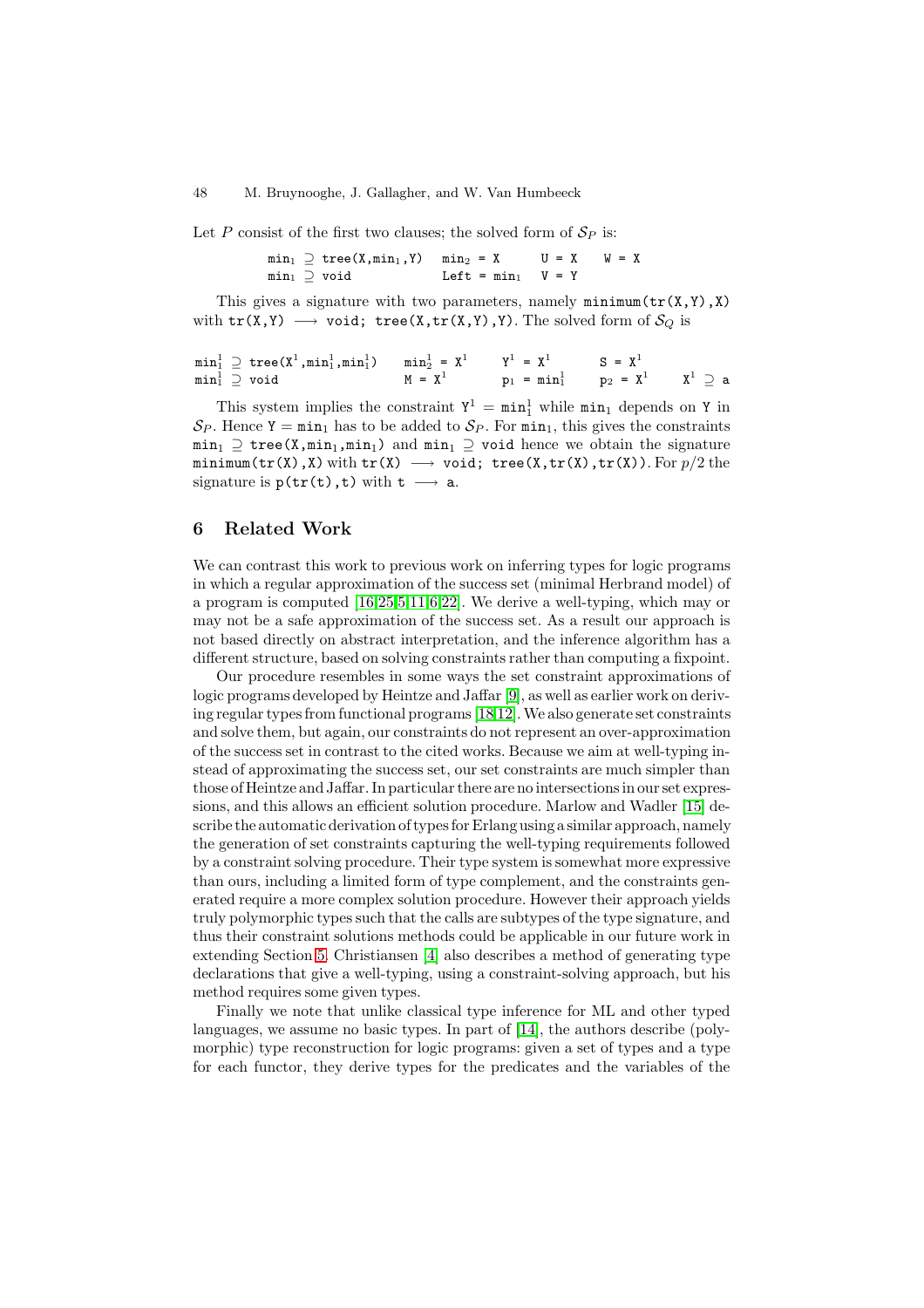program. It is noteworthy that they point out that it has been shown that the problem is undecidable unless the type of body occurrences of a recursive polymorphic predicate is *identical* to the type of the predicate (we impose this too). The main difference with our approach is that we do not provide any type definitions in advance but construct new definitions during the analysis. We share the latter property with the work in [\[25\]](#page-17-2); however, to our understanding, the authors do not infer parametric types - type variables are merely names for types that are defined by their own type rules - and their types are less precise than ours, since they are success set approximations.

### <span id="page-15-2"></span>**7 Conclusion**

We have presented a method for automatically deriving polymorphic well-typings for logic programs, along with its implementation and the results of some experiments. Distinguishing features of our approach are: (1) No types are assumed, the analysis constructs its own types; (2) recursive calls to a predicate are assumed to have the same type as the original call to the predicate; (3) set constraints impose only conditions for well-typing, not conditions for approximating the success set; (4) the same function symbol can be used in different type rules, i.e., a function symbol can have several type signatures. The experiments show that the inferred types are useful for termination analysis; indeed we may claim to have solved the problem of type inference for deriving norms, since we could not find any example where a user-declared type gave better termination conditions than our automatically derived types.

Future work will focus on two aspects. Firstly, we will develop the approach to polymorphism described in Section [5.](#page-11-0) Secondly we will investigate to what extent the inferred types could be used for error detection. As the procedure derives a well-typing for every program, it may seem that the possibilities are limited, but there are clear cases when the call constraints for a predicate are not consistent with any intended solution of the constraints derived from the predicate definition, and in such cases an error is indicated. For example, any call to append in which the first argument contains a function other than [] or [.|.] is erroneous. The exact conditions for such errors are the subject of future research.

### **Acknowledgements**

We wish to thank Tom Schrijvers for finding errors in an earlier draft, and for useful discussions. He also verified that the generated types were accepted by the Mercury type checker.

### <span id="page-15-1"></span><span id="page-15-0"></span>**References**

1. M. Bruynooghe, M. Codish, J. P. Gallagher, S. Genaim, and W. Vanhoof. Termination analysis of logic programs through combination of type-based norms. Draft, 2004.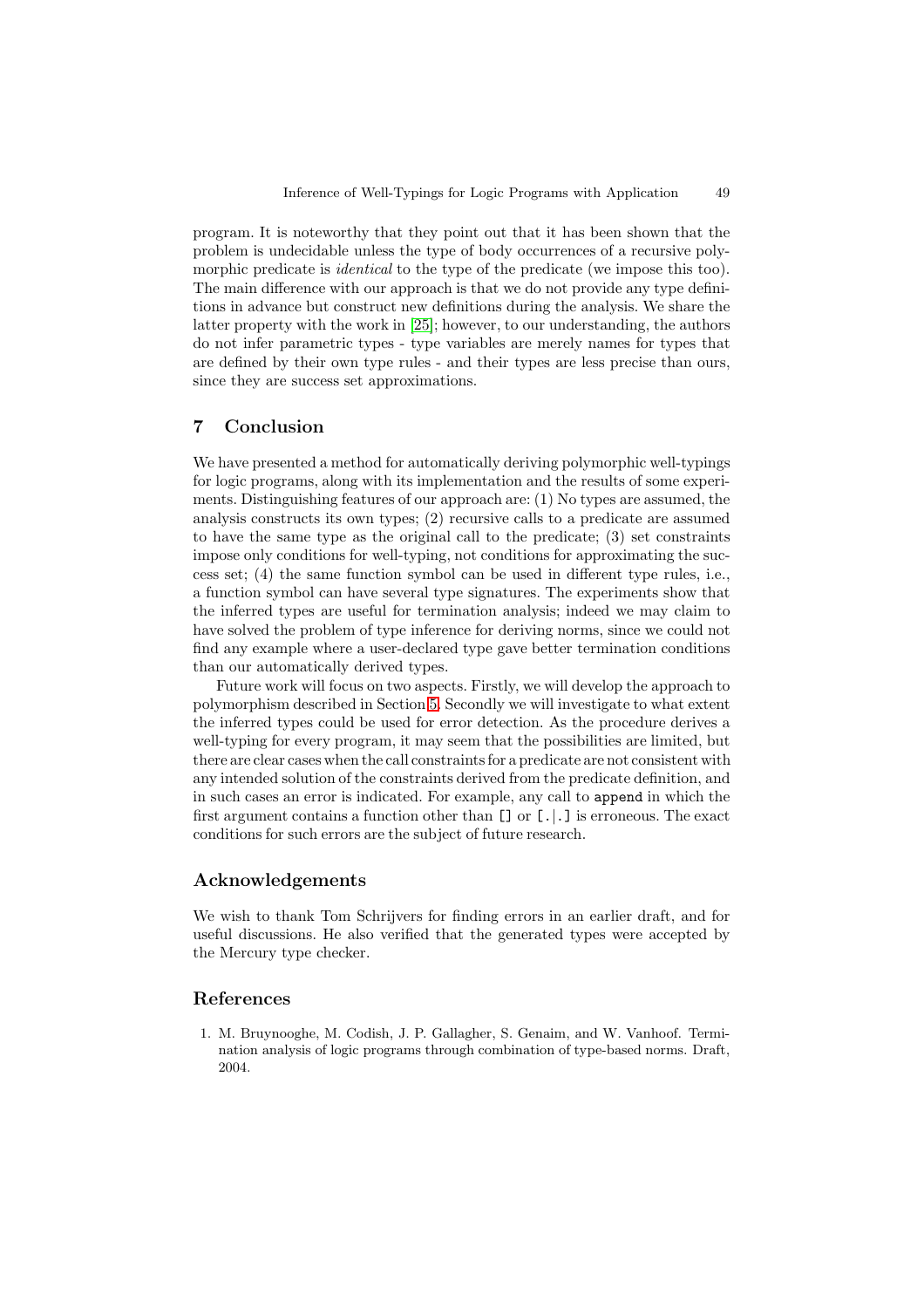- <span id="page-16-10"></span>2. M. Bruynooghe, M. Codish, S. Genaim, and W. Vanhoof. Reuse of results in termination analysis of typed logic programs. In *Static Analysis, SAS 2002*, volume 2477 of *LNCS*, pages 477–492, 2002.
- <span id="page-16-6"></span>3. M. Bruynooghe, J. Gallagher, and W. Van Humbeeck. Inference of well-typings for logic programs with application to termination analysis. Technical Report CW 409, Dept. Comp. Sc., Katholieke Universiteit Leuven, 2005.
- <span id="page-16-18"></span>4. H. Christiansen. Deriving declarations from programs (extended abstract). In *CPP'97, Workshop on Constraint Programming for Reasoning about Programming, Leeds*, 1997.
- <span id="page-16-12"></span><span id="page-16-9"></span>5. T. Frühwirth, E. Shapiro, M. Vardi, and E. Yardeni. Logic programs as types for logic programs. In *Logic in Computer Science, LICS'91*, pages 300–309, 1991.
- 6. J. P. Gallagher and D. de Waal. Fast and precise regular approximation of logic programs. In *Logic Programming, ICLP'94*, pages 599–61, 1994.
- <span id="page-16-2"></span>7. J. P. Gallagher and G. Puebla. Abstract interpretation over non-deterministic finite tree automata for set-based analysis of logic programs. In *Practical Aspects of Declarative Languages, PADL 2002*, volume 2257 of *LNCS*, pages 243–261, 2002.
- <span id="page-16-0"></span>8. S. Genaim, M. Codish, J. P. Gallagher, and V. Lagoon. Combining norms to prove termination. In A. Cortesi, editor, *Verification, Model Checking, and Abstract Interpretation, VMCAI 2002*, volume 2294 of *LNCS*, pages 126–138, 2002.
- <span id="page-16-14"></span>9. N. Heintze and J. Jaffar. A finite presentation theorem for approximating logic programs. In *Principles of Programming Languages, POPL'90*, pages 197–209, 1990.
- <span id="page-16-5"></span>10. P. M. Hill and R. W. Topor. A semantics for typed logic programs. In F. Pfenning, editor, *Types in Logic Programming*, pages 1–62. MIT Press, 1992.
- <span id="page-16-13"></span>11. G. Janssens and M. Bruynooghe. Deriving descriptions of possible values of program variables by means of abstract interpretation. *Journal of Logic Programming*, 13(2-3):205–258, 1992.
- <span id="page-16-16"></span>12. N. D. Jones and S. S. Muchnick. A flexible approach to interprocedural data flow analysis and programs with recursive data structures. In *Principles of Programming Languages, POPL'82*, pages 66–74, 1982.
- <span id="page-16-1"></span>13. V. Lagoon, F. Mesnard, and P. J. Stuckey. Termination analysis with types is more accurate. In *Logic Programming, ICLP 2003*, volume 2916 of *LNCS*, pages 254–268, 2003.
- <span id="page-16-19"></span>14. T. L. Lakshman and U. S. Reddy. Typed Prolog: A semantic reconstruction of the Mycroft-O'Keefe type system. In *Logic Programming, ISLP 1991*, pages 202–217, 1991.
- <span id="page-16-17"></span>15. S. Marlow and P. Wadler. A practical subtyping system for Erlang. In *ICFP*, pages 136–149, 1997.
- <span id="page-16-11"></span>16. P. Mishra. Towards a theory of types in Prolog. In *Logic Programming, ISLP 1984*, pages 289–298, 1984.
- <span id="page-16-4"></span>17. A. Mycroft and R. A. O'Keefe. A polymorphic type system for Prolog. *Artificial Intelligence*, 23(3):295–307, 1984.
- <span id="page-16-15"></span>18. J. C. Reynolds. Automatic construction of data set definitions. In *Information Processing 68*, pages 456–461, 1996.
- <span id="page-16-3"></span>19. Z. Somogyi, F. Henderson, and T. Conway. The execution algorithm of Mercury, an efficient purely declarative logic programming language. *Journal of Logic Programming*, 29(1-3):17–64, 1996.
- <span id="page-16-8"></span>20. C. Taboch, S. Genaim, and M. Codish. TerminWeb: Semantic based termination analyser for logic programs, 2002. [http://www.cs.bgu.ac.il/ mcodish/TerminWeb.](http://www.cs.bgu.ac.il/~mcodish/TerminWeb.)
- <span id="page-16-7"></span>21. R. E. Tarjan and J. van Leeuwen. Worst-case analysis of set union algorithms. *Journal of the ACM*, 31(2):245–281, 1984.